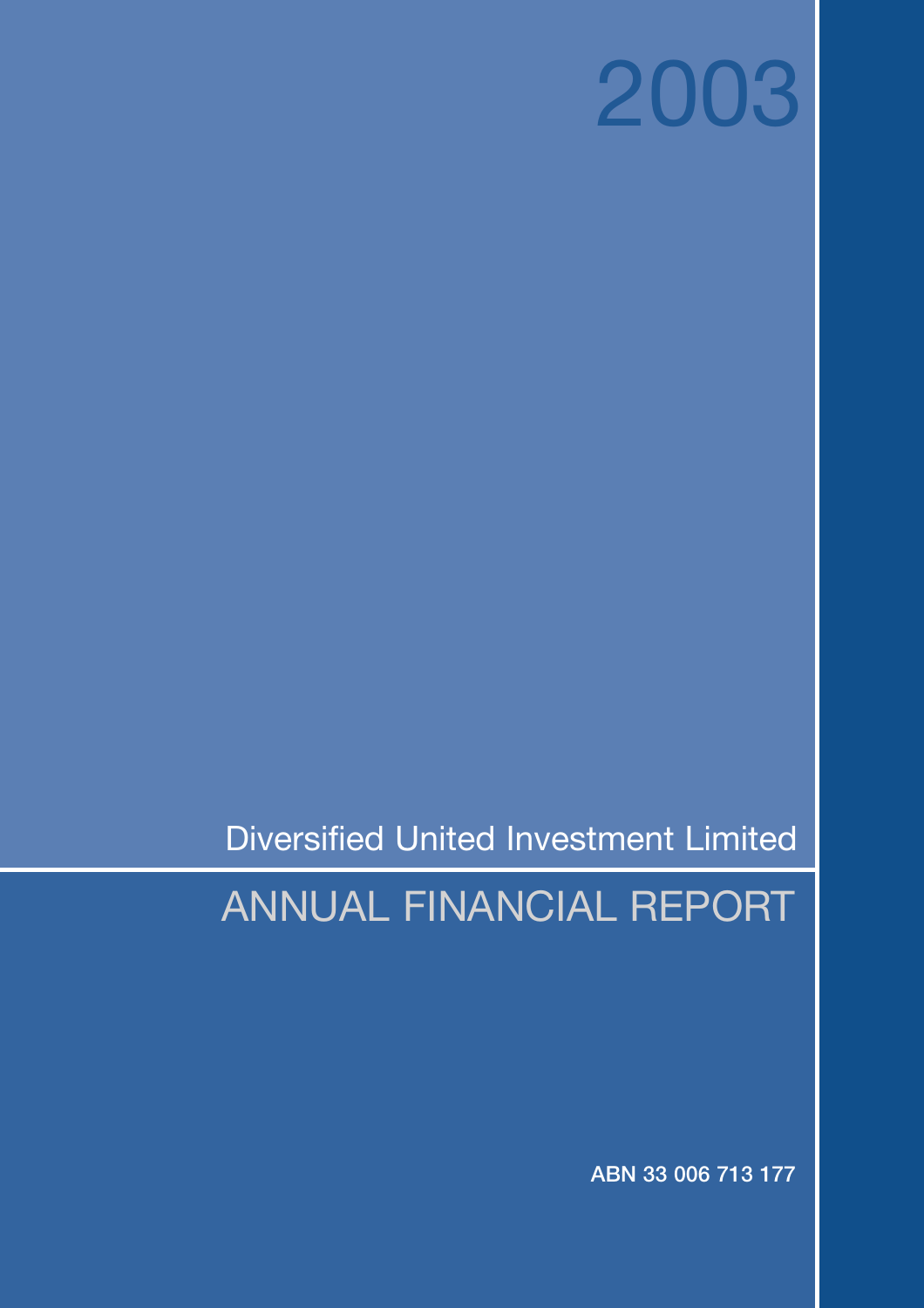### *Directors*

C B Goode AC - Chairman J W Hopkins G E Moir M K Myer R H Myer G W Sinclair - Alternate for M K Myer

### *Company Secretary*

Andrew Justin Hancock FCA

### *Principal Office*

Level 4 45 Exhibition Street Melbourne VIC 3000<br>Tel: (613) 9654 Tel: (613) 9654 0499<br>Fax: (613) 9654 3499 Fax: (613) 9654 3499<br>Email: info@dui.com.au  $info@dui.com.au$ Website: www.dui.com.au

### *Registered Office*

Diversified United Investment Limited C/- KPMG 161 Collins Street Melbourne VIC 3000

### *Bankers*

Australia and New Zealand Banking Group Limited National Australia Bank Limited

### *Auditors*

KPMG Chartered Accountants

### *Share Registry*

Computershare Investor Services Pty Limited Level 12 565 Bourke Street Melbourne Vic 3000<br>Tel: 1300 850 5 Tel: 1300 850 505 or (613) 9615 5970<br>Fax: (613) 9611 5710 (613) 9611 5710

### *Stock Exchange*

The Company is listed on the Australian Stock Exchange Ltd.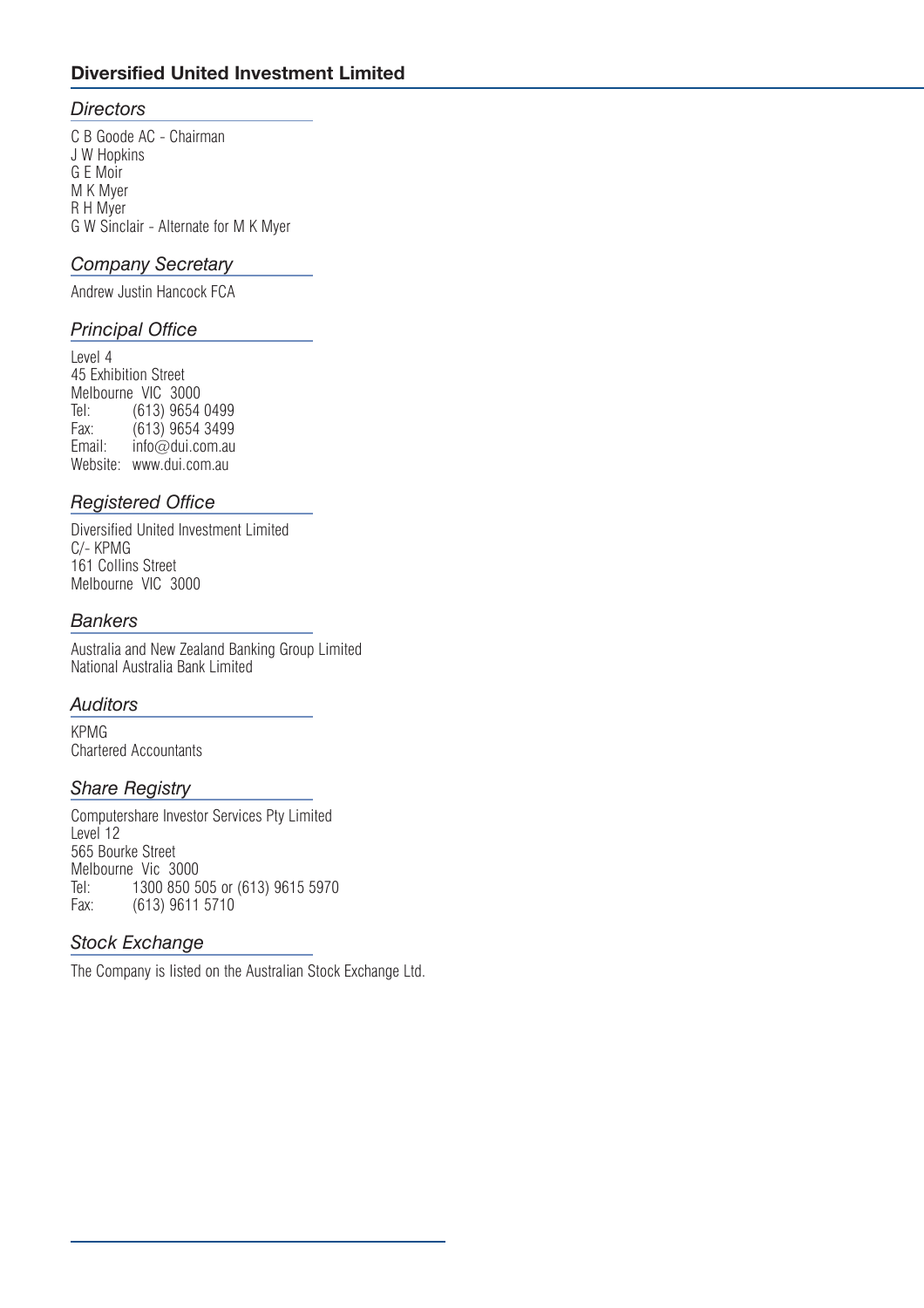## **CONTENTS**

|                                        | Page           |
|----------------------------------------|----------------|
| Chairman's Report                      | $\overline{2}$ |
| Corporate Governance Statement         | 5              |
| Directors' Report                      | $\overline{1}$ |
| Statement of Financial Performance     | 11             |
| <b>Statement of Financial Position</b> | 12             |
| <b>Statement of Cash Flows</b>         | 13             |
| Notes to the Financial Statements      | 14             |
| Directors' Declaration                 | 24             |
| Independent Audit Report               | 25             |
| <b>ASX Additional Information</b>      | 26             |
| List of Investments                    | 28             |

### Diversified United Investment Limited FOR THE YEAR ENDED 30 JUNE 2003 (ABN 33 006 713 177)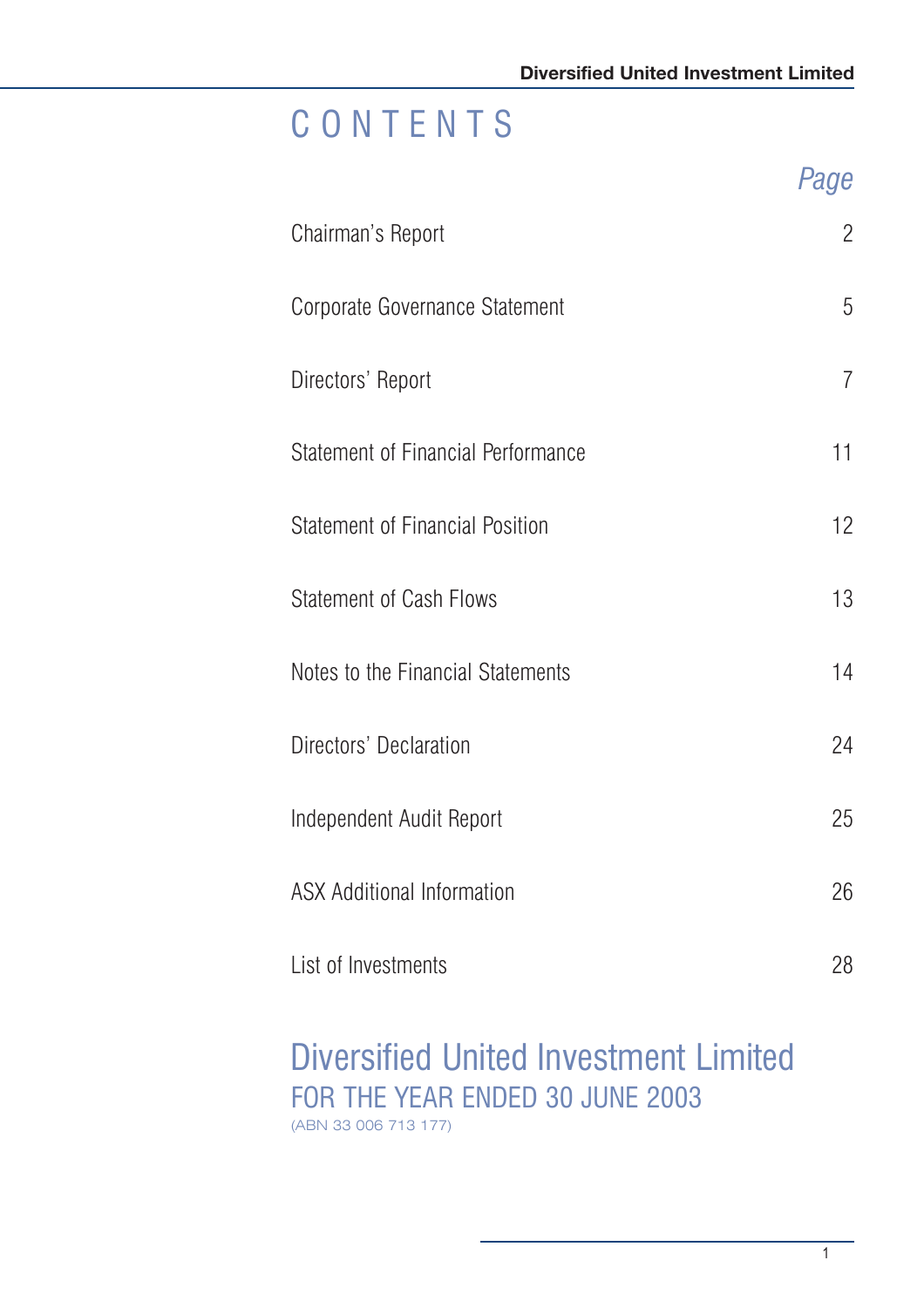## Chairman's Report

I am pleased to present the twelfth Annual Report of Diversified United Investment Ltd which is for the year ended 30 June 2003.

The objective of the Company is to seek a mixture of income and longer term capital gain within an acceptable level of risk.

The investment philosophy of the Company is to take a medium to long term view and to invest in Australian equities, fixed interest securities, listed property trusts and short term deposits. During the year the Company sold its investments in international equities.

The operating profit after tax and before net gains on sales of long term investments was \$7,372,000 which is an increase of 6% on the previous year and is equivalent to earnings per share of 7.4 cents.

Income earned during the year was \$9,279,000 comprising \$9,650,000 dividends and trust distributions, \$246,000 interest and \$617,000 loss from the trading, options and sub underwriting activities. The Company incurred operating expenses of \$632,000 before interest which is equivalent to 0.30% of the average value of the portfolio.

The year's result reflects a good increase in income from dividends (\$954,000) and trust income (\$157,000) offset by the loss from trading and options income. At 30 June the Company closed out its option trading portfolio. The result does not include the notional, non-cash, non-taxable dividends forming part of the WMC Ltd and CSR Ltd demerger Schemes of Arrangement.

The year saw a fall in world equity markets with the Dow Jones Index falling by 2.8% and the Standard & Poors 500 by 1.5%, the FTSE 100 by 13.4% and the Australian S&P/ASX 200 Index by 5.9%.

The directors have declared a fully franked final dividend of 4.5 cents per share for the year to 30 June 2003, which with the interim dividend of 2.5 cents per share fully franked makes a total fully franked dividend of 7.0 cents per share for the year. This is an increase of 7.7% over last year.

The graphs below show the growth of dividends paid for each of the full financial years since listing and the movement in the net backing per share after provision for final dividend (based on investments at market values and after provision for tax on net realised gains but not on unrealised gains):

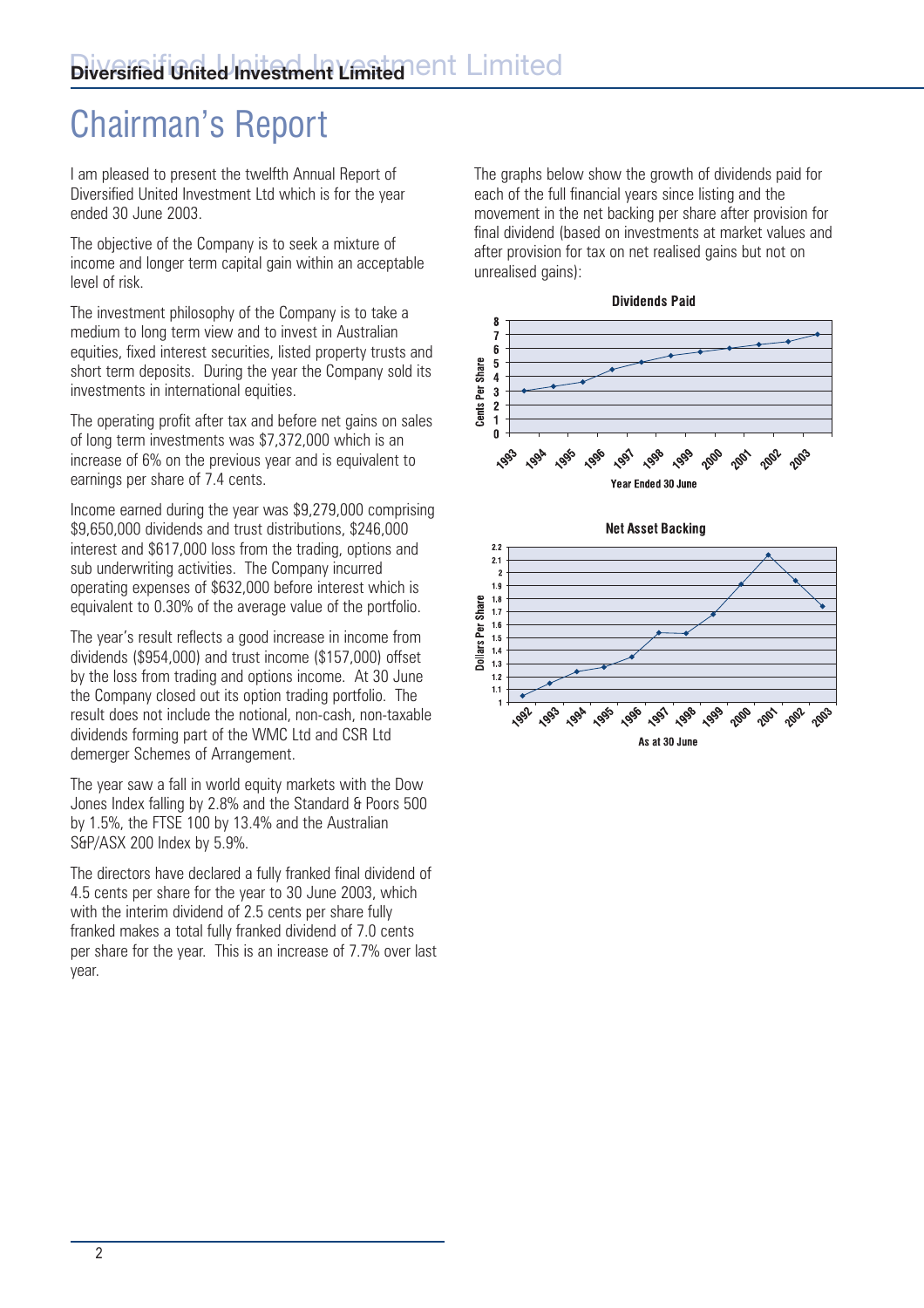## Chairman's Report (Continued)

The following graph shows the accumulation performance of the Company's net asset backing (after provision for tax on realised gains but before provision for tax on unrealised gains) assuming all dividends were re-invested, as compared to the S & P/ASX 300 Accumulation Index over the last five years.

The DUI index rose 7.64% per annum compound over the five years while the S&P/ASX 300 Accumulation Index rose 6.93% per annum compound.



#### Net Asset Backing Accumulation

The investment portfolio at market values was invested as follows:

|                                         | <b>Target</b> | As at<br>30.6.03 | As at<br>30.6.02 |
|-----------------------------------------|---------------|------------------|------------------|
|                                         | %             | %                | %                |
| <b>Australian Equities</b>              | 90            | 88               | 89               |
| International Equities                  | Ŋ             | $\Omega$         | $\overline{2}$   |
| <b>Fixed Interest</b><br>Securities     | 3             | 3                | 3                |
| <b>Property Companies</b><br>and Trusts | 6             | 5                | 6                |
| <b>Short Term Deposits</b>              |               | 4                |                  |
|                                         | 100           | 100              | 100              |

The Australian equities portfolio is mainly in leading companies and at 30 June 2003, in terms of market values, 77% of the Australian equities portfolio was in the leading 50 companies (40% in the top 20 companies and 37% in the next 30 companies), with a further 8% invested in the second 50 companies and 15% invested in companies other than the largest 100 companies.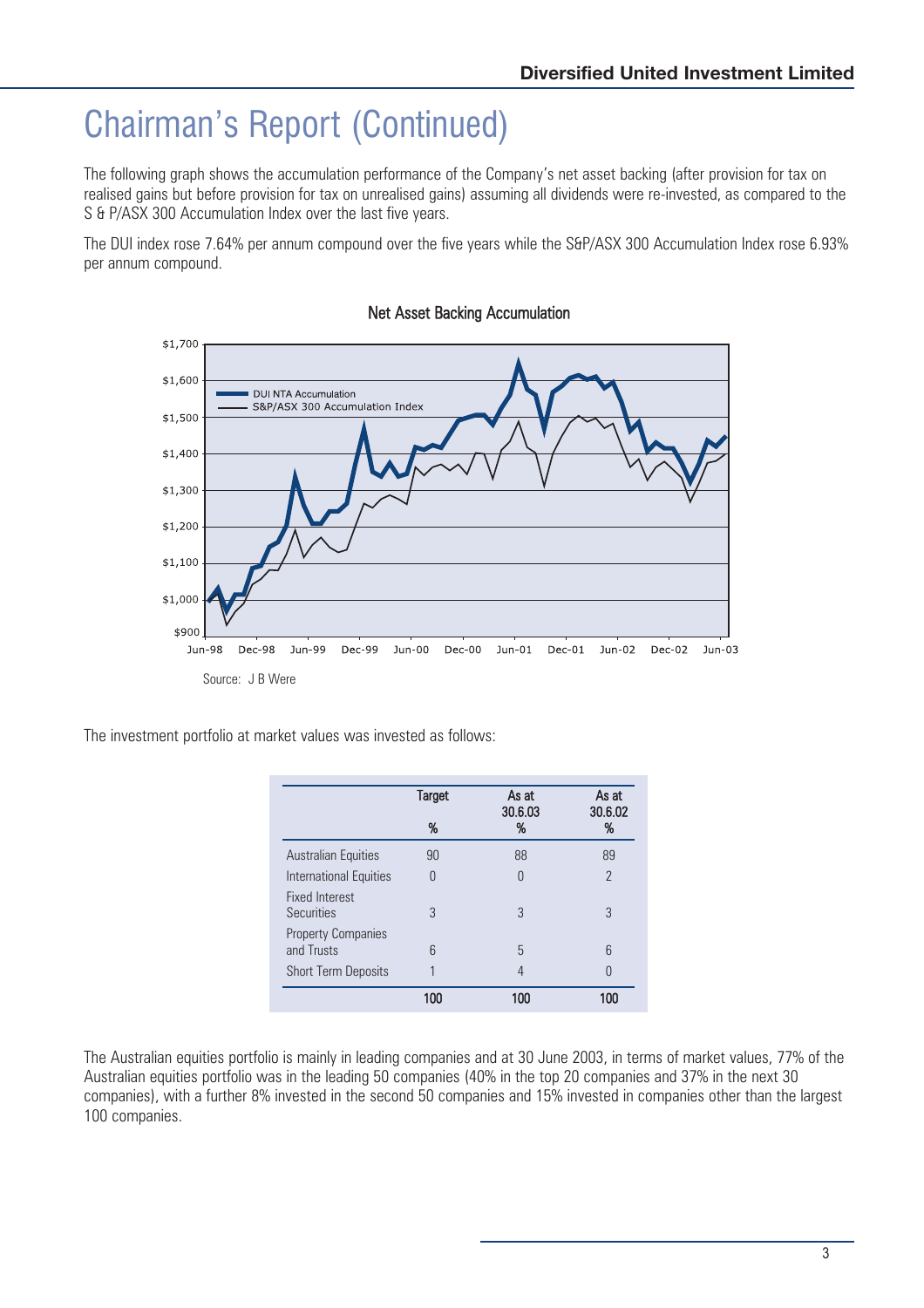## Chairman's Report (Continued)

As at 30 June 2003 the twenty-five largest shareholdings of the Company, at market values were:

|          | Company                                              | <b>Market Value</b><br>\$'000 | % of Market Value<br>of Total Investments |
|----------|------------------------------------------------------|-------------------------------|-------------------------------------------|
| 1.<br>2. | ANZ Banking Group Ltd<br>National Australia Bank Ltd | 15,484<br>13,400              | 7.7%<br>6.7%                              |
| 3.       | Commonwealth Bank of Australia Ltd                   | 11,820                        | 5.9%                                      |
| 4.       | Woodside Petroleum Ltd                               | 11,142                        | 5.6%                                      |
| 5.       | Tabcorp Holdings Ltd                                 | 11,770                        | 5.4%                                      |
| 6.       | Westpac Banking Corporation Ltd                      | 9,750                         | 4.9%                                      |
| 7.       | <b>QBE</b> Insurance Group Ltd                       | 8,388                         | 4.2%                                      |
| 8.       | Foster's Group Ltd                                   | 7,157                         | 3.6%                                      |
| 9.       | Australand Holdings Ltd                              |                               |                                           |
|          | - Ordinary                                           | 3,200                         | 1.6%                                      |
|          | - Reset Preference Shares                            | 3,841                         | 1.9%                                      |
|          | 10. Australian Gas Light Company Ltd                 | 6,570                         | 3.3%                                      |
|          | 11. Mayne Group Ltd                                  | 6,423                         | 3.2%                                      |
|          | 12. Perpetual Trustees Ltd                           | 6,140                         | 3.1%                                      |
|          | 13. Rio Tinto Ltd                                    | 5,842                         | 2.9%                                      |
|          | 14. Telstra Corporation Ltd                          | 5,566                         | 2.8%                                      |
|          | 15. Alumina Ltd                                      | 5,393                         | 2.7%                                      |
|          | 16. Foodland Associated Ltd                          | 4,925                         | 2.5%                                      |
|          | 17. Transurban Citylink Ltd                          | 4,770                         | 2.4%                                      |
|          | 18. WMC Resources Ltd                                | 4,651                         | 2.3%                                      |
|          | 19. Southern Cross Broadcasting (Aust) Ltd           | 4,350                         | 2.2%                                      |
|          | 20. Westfield Trust                                  | 3,795                         | 1.9%                                      |
|          | 21. Washington H. Soul Pattinson & Co Ltd            | 3,510                         | 1.8%                                      |
|          | 22. TAB Limited                                      | 3,250                         | 1.6%                                      |
|          | 23. Alesco Corporation Ltd                           | 2,774                         | 1.4%                                      |
|          | 24. Vision Systems Ltd                               | 2,730                         | 1.4%                                      |
|          | 25. The News Corporation Ltd - Preference Shares     | 2,376                         | 1.2%                                      |
|          |                                                      | 169,017                       | 84.2%                                     |

The total investment portfolio including cash and bills of exchange had a market value at 30 June 2003 of \$200,470,000 (2002: \$219,038,000).

Charles Tools.

Charles Goode Chairman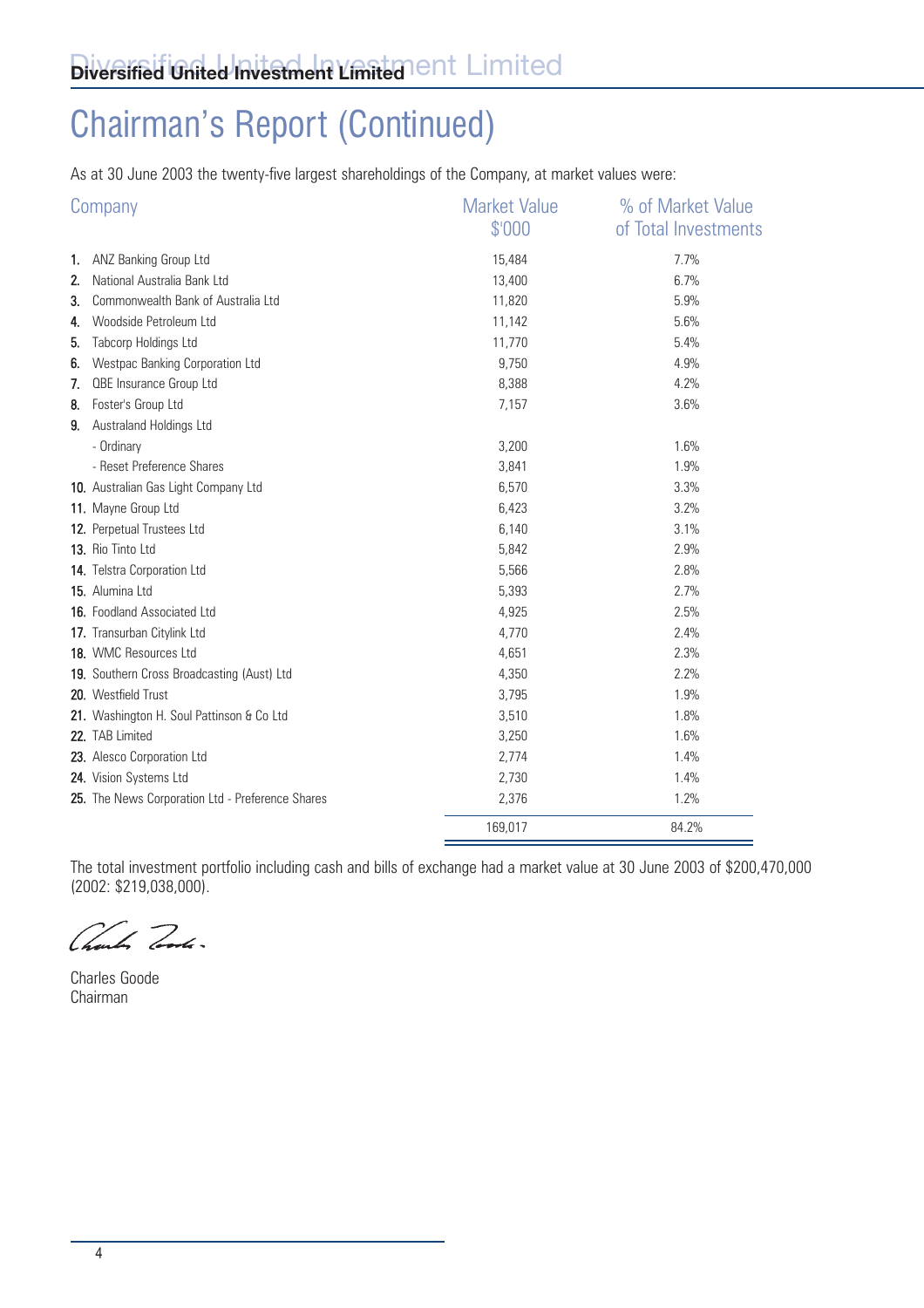## Corporate Governance Statement

In July 2003, the Company adopted corporate governance principles in accordance with the Australian Stock Exchange Corporate Governance Council's "Principles of Good Corporate Governance and Best Practice Recommendations." Any material departures from the recommendations are referred to in this statement.

### 1. Accountability and Responsibility

The Board is accountable to the shareholders and is responsible for:

- Setting strategic and financial objectives.
- Monitoring the Company's performance and financial position and overseeing the financial accounts and reporting.
- Identifying and managing business and compliance risks.
- Managing the Company's investment portfolio.
- Overseeing relationships with outside service providers.
- Appointing the Company Secretary, and setting and overseeing responsibilities delegated to the Company Secretary.
- Setting ethical standards for the Company.

### 2. Composition

The Board currently comprises 5 directors. The Company's constitution requires 3 to 6 directors. The Company has no executives or executive directors. If a vacancy arises the Nomination and Remuneration Committee chooses the best available candidate after wide and, if necessary, professional consultation.

The Chairman, Martyn K Myer and Rupert H Myer are associated with substantial shareholders. These directors bring significant relevant experience to the Board. However in that the Chairman of the Board is not independent and there is not a majority of independent directors, the Company departs from the Australian Stock Exchange Corporate Governance Council's "Best Practice Recommendations". A lead independent director is not considered necessary given the small size of the Board. Appointed directors must stand for election at the next Annual General Meeting. One third of directors stand for re-election at each Annual General Meeting. There is no set retirement age or term for directors. Extensive experience in the investment markets is valued. Directors are not required to own shares in the Company.

### 3. Operation

The Board usually meets eleven times each year and consults on investment matters between meetings. The Board has day-to-day responsibility for management of the investment portfolio. Transaction levels are low as the portfolio is held for the long term. The Board reviews financial statements, forecasts, the investment portfolio, the net asset backing per share, and compliance reports monthly. The Company Secretary is responsible for either providing the information or co-ordinating it from outside service providers. The Chairman leads the investment management process at and between the meetings.

### 4. Delegation

The duties and responsibilities of the Company Secretary are set out in his letter of engagement, which the Board approves. The Board also approves letters of engagement for accounting, tax, custody and audit services. Share registry services are purchased on commercial terms.

### 5. Director's Terms of Appointment, Remuneration and Performance

Director's fees are reviewed annually by the Nomination and Remuneration Committee in the light of Company activity, changing responsibilities and in comparison to fee levels of a peer group of companies. Independent remuneration advice may be sought. The maximum total of director's fees is set by the shareholders in general meeting.

Each director appointed before 1 July 2003 is entitled to receive a retirement benefit set out in an agreement, the terms of which have been approved by shareholders in Annual General Meeting. Fees for directors appointed after this date take into account the absence of a retirement agreement.

Each director is entitled to enter a Deed of Access, Indemnity and Insurance with the Company and to be covered by the Company's Directors and Officers Liability Insurance.

The duties of directors are as set out in the Corporations Law and in this statement. Directors are expected to attend at least 11 Board meetings and approximately 2 committee meetings per year where applicable. They are expected to make a pro-active contribution to the management of the Company's investment portfolio by reading, research, and information collected outside of board meetings. Directors are expected to be available for board committee work, for no additional fee.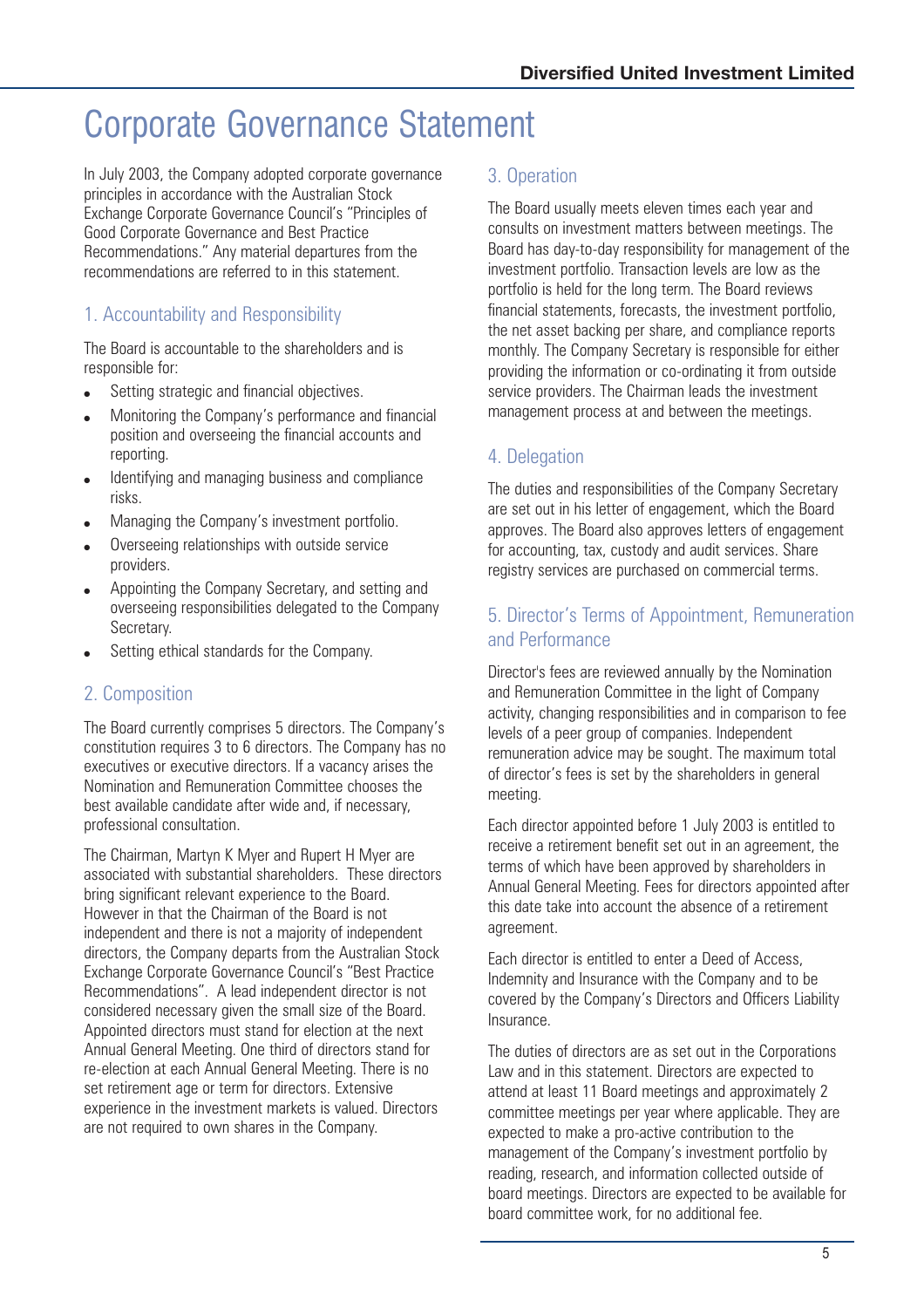## Corporate Governance Statement (Continued)

After prior discussion with the Chairman, directors are entitled to seek independent advice at the expense of the Company, which advice will then be made available to all other directors. Directors are entitled to unlimited access to the Company's records.

The Board will review its performance annually by discussion and by individual communication with the Chairman and by reference to generally accepted Board performance standards. The Board will also conduct an annual review of the performance of the Board Committees, the Company Secretary, and outside service providers.

### 6. Board Committees

The Board has a Nomination and Remuneration Committee comprising all directors and an Audit Committee comprising all directors except the Chairman and Martyn K Myer. The Audit Committee meets at least twice and the Nomination and Remuneration Committee at least once per annum. The terms of reference of each committee is reviewed by the Board annually. The Audit Committee terms include inter-alia, appointment of the auditor, assessing his independence, managing the audit relationship, and overseeing risk management. The external audit partner rotates every 5 years.

The Audit Committee has an independent Chairman and a majority of independent directors. All are non-executive. It has sufficient relevant expertise. It complies with the Australian Stock Exchange Corporate Governance Council's "Best Practice Recommendations" and Australian Stock Exchange listing rule 12.7.

Prior to 1 July 2003 the Board acted as the Nomination and Remuneration Committee. From 1 July 2003 this Committee holds separate meetings. The Nomination and Remuneration Committee considers and makes recommendations to the Board regarding Board composition and remuneration of the directors and the Company Secretary.

### 7. Disclosure Procedures

The Company has established procedures to ensure compliance with the Australian Stock Exchange listing rule disclosure requirements including monthly disclosure of the Company's net tangible asset backing per share.

### 8. Shareholder Communication

The Company communicates adequately with shareholders through:

- The annual report
- The half year report
- The website, including email contact
- Telephone availability of the Company Secretary at the representative office
- Annual General Meeting including Chairman's address and question time
- Mailing of Chairman's address to all shareholders and posting to website

The external auditor is to be available for questioning at the Annual General Meeting.

### 9. Risk Management

The Audit Committee reviews the Company's risk management procedures half yearly.

### 10. Ethical Conduct

The Company has no employees other than directors and the Company Secretary. Each director and the Company Secretary is expected to adopt high ethical standards in acting for the Company and in the interests of the shareholders. Directors are required to disclose any potential conflict of interest and to refrain from involvement in Board discussions, or leave the room, during the conflicted matter. The directors and the Company Secretary are aware of the Corporations Law regarding dealing in securities in which they possess market sensitive information. The Company's net tangible asset backing per share is announced monthly to the Australian Stock Exchange and the Company has procedures to ensure compliance with Australian Stock Exchange continuous disclosure requirements.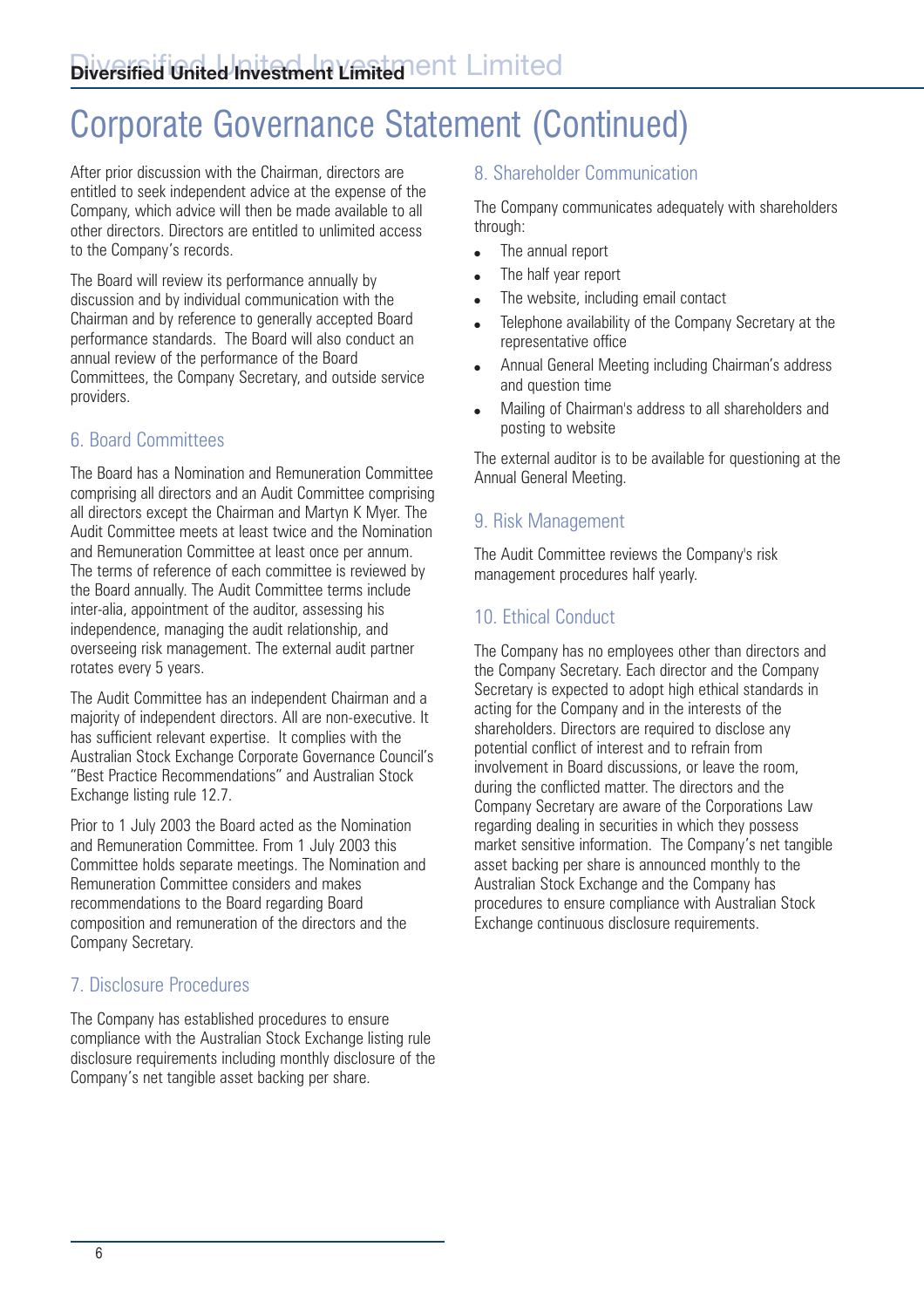## Directors' Report

The directors present their report together with the financial report of Diversified United Investment Limited for the year ended 30 June 2003 and the auditors' report thereon.

### **Directors**

The directors of the Company at any time during or since the end of the financial year are:

#### *Charles B. Goode AC, B.Com (Hons) (Melb), MBA (Columbia), Hon LLD (Melb), Hon LLD (Monash). Non-Executive Chairman Age 64 Appointed Chairman September 1991.*

Mr Goode is the Chairman of the Boards of Australia and New Zealand Banking Group Limited, Woodside Petroleum Limited, Australian United Investment Company Limited and The Ian Potter Foundation Limited. He is a director of Singapore Airlines Limited.

### *John W. Hopkins A.S.I.A. Non-Executive Director Age 56 Appointed November 1996.*

Mr Hopkins has had a long career in investment management including as Investment Manager of Elders Finance Ltd, Director Investments at Potter Warburg Ltd and Managing Director of Hopkins Partners Asset Management Ltd.

#### *Graeme E. Moir B.Com (Univ. of NZ), ACA (NZ), ACIS. Non-Executive Director Age 71 Appointed September 1991.*

Mr Moir is the principal of the investment management firm Moir's Investment Service Pty. Ltd., and is a director of Graeme Moir and Associates Pty. Ltd., and Australian United Investment Company Limited.

### *Martyn K. Myer B.Eng, MESc.(Mon), MSM (MIT), FIE (Aust). Non-Executive Director Age 45 Appointed September 1991.*

Mr Myer is a director of Merlyn Asset Management Pty Ltd, and is a director of Coles Myer Ltd and The Myer Family Company Pty Ltd (Group).

#### *Rupert H. Myer B.Com (Hons), MA Cantab. Non-Executive Director Age 45 Appointed 18 November 2002.*

Mr Myer is a director of AMCIL Limited. He serves as Deputy Chairman of The Myer Family Company Pty Ltd (Group) and is a Vice President of The Myer Foundation.

### *Graeme W. Sinclair B.Com, ACA, ACIS. Non-Executive Alternate Director for Martyn K. Myer Age 56*

### *Appointed 1 August 2002.*

Mr Sinclair is Managing Director of The Myer Family Company Pty Ltd (Group) and a director of a number of private companies.

### Directors' and Officer's Emoluments

Details of the nature and amount of each major element of the emoluments of each director of the Company are detailed below:

| <b>Directors</b>                                 | Base<br><b>Emolument</b><br>S | Superannuation<br>Contributions<br>S | Total<br>\$                |
|--------------------------------------------------|-------------------------------|--------------------------------------|----------------------------|
| Charles Goode<br>John Hopkins                    | 1.000<br>36,697               | 79,000<br>3.303                      | 80.000<br>40.000           |
| Graeme Moir<br>Martyn Myer<br><b>Rupert Myer</b> | 40,000<br>36,697<br>22,521    | 3,303<br>2,027                       | 40,000<br>40,000<br>24,548 |

Mr A J Hancock received remuneration of \$42,500 for Company Secretarial and related services provided by him and his staff during the year.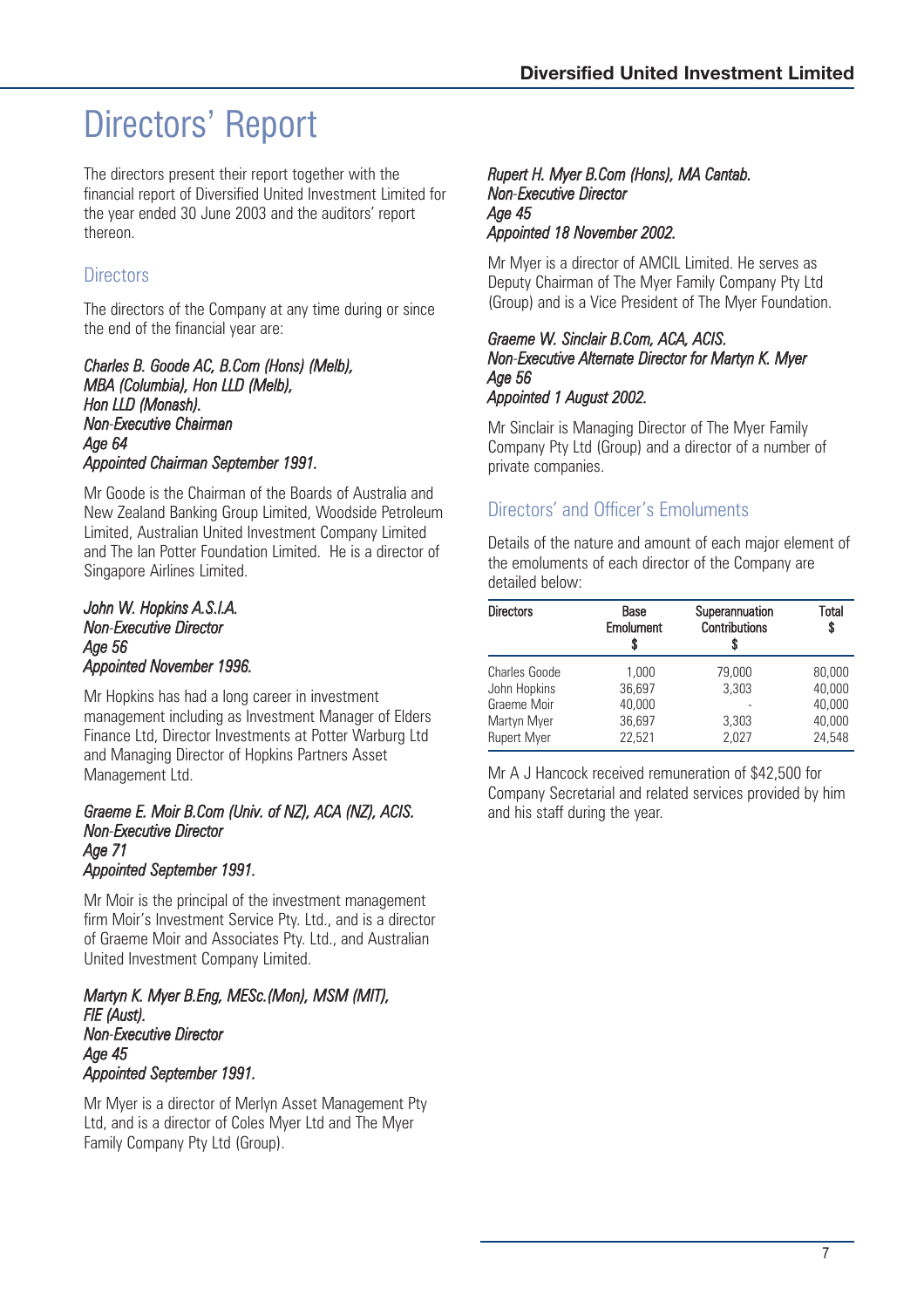## Directors' Report (Continued)

### Directors' Meetings

The number of directors' meetings held (including meetings of committees of directors) and number of meetings attended by each of the directors of the Company during the financial year were:

| <b>Director</b>                | Directors' Meetings                   |                                | <b>Audit Committee</b><br><b>Meetings</b> |                                |
|--------------------------------|---------------------------------------|--------------------------------|-------------------------------------------|--------------------------------|
|                                | No. of<br><b>Meetings</b><br>attended | No. of<br>Meetings<br>eligible | No. of<br><b>Meetings</b><br>attended     | No. of<br>Meetings<br>eligible |
| <b>Charles Goode</b>           | 11                                    | 11                             | 0                                         | $\left( \right)$               |
| John Hopkins                   | 11                                    | 11                             | 2                                         | 2                              |
| Graeme Moir                    | 11                                    | 11                             | 2                                         | 2                              |
| Martyn Myer<br>Graeme Sinclair |                                       | 11                             | N                                         | 2                              |
| (alternate for M K Myer)       |                                       | 9                              | 2                                         | 2                              |
| <b>Rupert Myer</b>             | ჩ                                     |                                |                                           |                                |

Martyn Myer was resident in the United Kingdom during the financial year.

### Principal Activity

The principal activity of the Company is that of investment. The directors have sought to invest in a diversified portfolio of investments with the objective of obtaining current income and longer term capital gain within an acceptable level of risk.

### Results and Review of Operations

The Company's target asset allocation and the portfolio's actual asset allocation will both vary from time to time and at 30 June 2003 were as follows:

|                                  | Target %         | Investments at<br>Market Value % |
|----------------------------------|------------------|----------------------------------|
| Australian Equities              | 90               | 88                               |
| International Equities           | $\left( \right)$ |                                  |
| <b>Fixed Interest Securities</b> | 3                | 3                                |
| Property Companies and Trusts    | 6                | 5                                |
| Short Term Deposits              |                  |                                  |

The Company's profitability in its eleventh full year of operations has been positive. For the year ended 30 June 2003 the Company earned an operating profit after tax of \$7,372,000 (compared to \$6,943,000 in 2002). During the year the unrealised gain in the value of listed non-current assets decreased from \$58,731,000 to \$38,482,000. The net tangible asset backing of each of the Company's shares at 30 June 2003 was \$1.79 (2002: \$1.98) before provision for the final divided of 4.5 cents per share. This net tangible asset backing calculation is based on investments at market value and is after provision for tax on net realised gains and before tax on unrealised gains. The Company is a long-term investor and does not intend disposing of its total portfolio. If however estimated tax on unrealised portfolio gains were to be deducted, the net tangible asset backing per share would be \$1.64 (2002: \$1.78).

The Board has maintained the Company's borrowings at \$25 million which means the investment portfolio at market value is geared to the extent of around 13%.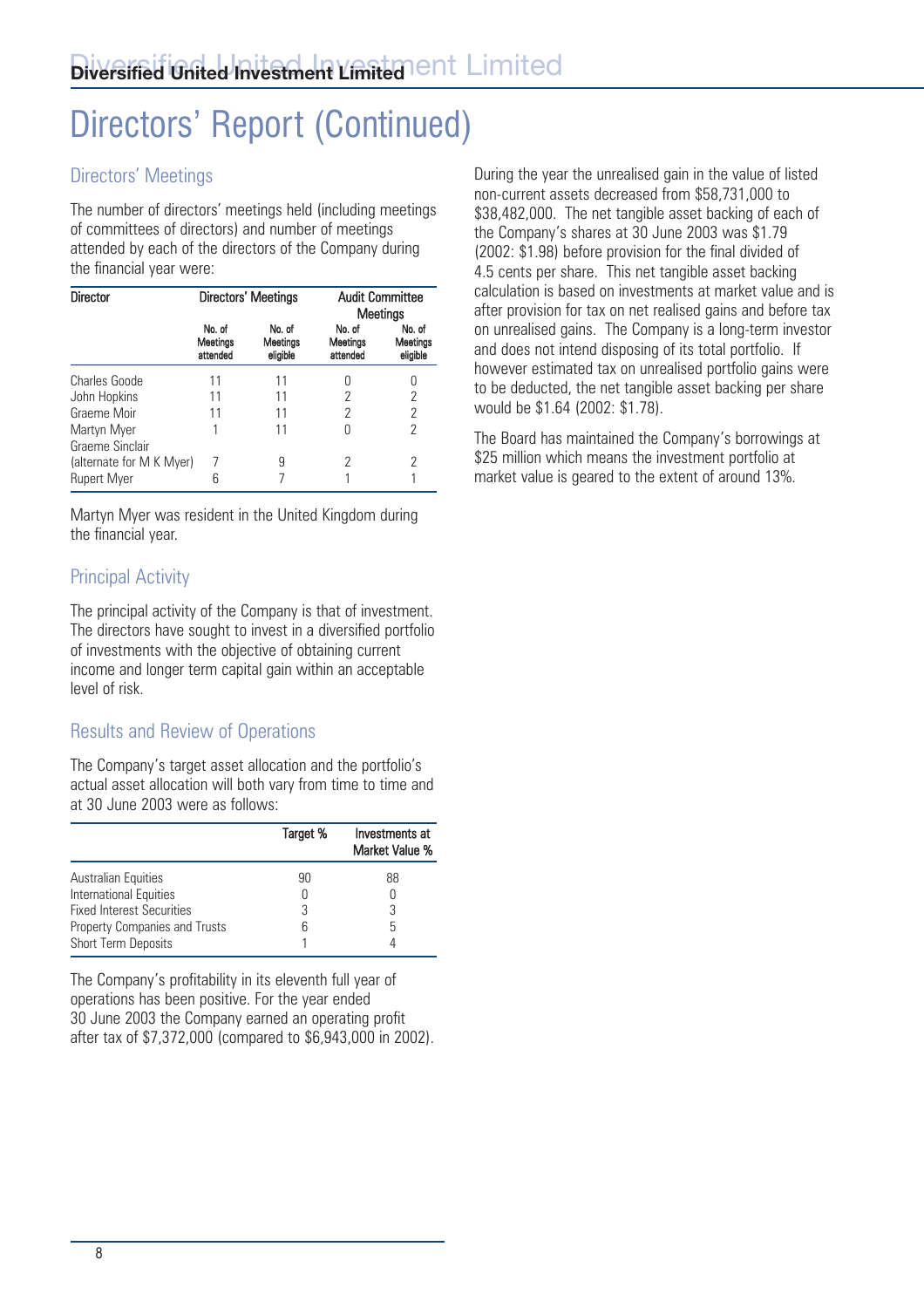## Directors' Report (Continued)

The composition of the operating profit after income tax was as follows:

|                                        | 2003<br>\$'000 | 2002<br>\$'000 |
|----------------------------------------|----------------|----------------|
| INCOME                                 |                |                |
| <b>Dividends</b>                       | 8,564          | 7,610          |
| <b>Trust Distributions</b>             | 1,086          | 929            |
| Interest                               | 246            | 326            |
| Sub Underwriting Commission            | 9              | 4              |
| Trading and Options Related Net        |                |                |
| Profits/(Losses)                       | (626)          | 68             |
| Foreign Exchange Gains/(Losses)        |                | (18)           |
|                                        | 9,279          | 8,919          |
| <b>OPERATING EXPENSES</b>              |                |                |
| Administration expenses:               |                |                |
| Accounting & Custody Fees              | 118            | 112            |
| Audit                                  | 35             | 31             |
| Share Registry                         | 44             | 41             |
| Directors' Fees                        | 225            | 175            |
| Directors' Retirement Provision        | 80             | 58             |
| <b>ASX Fees</b>                        | 31             | 26             |
| <b>Company Secretary Fees</b>          | 42             | 21             |
| Insurance                              | 27             | 1              |
| Other                                  | 30             | 23             |
| Borrowing Costs:                       |                |                |
| Interest                               | 1,317          | 1,424          |
| Other                                  | 27             | 27             |
|                                        | 1,976          | 1,939          |
| Profit from ordinary activities before |                |                |
| related income tax expense             | 7,303          | 6,980          |
| Income tax expense/(benefit)           | (69)           | 37             |
| Profit from ordinary activities after  |                |                |
| related income tax expense             | 7,372          | 6,943          |

Operating expenses (excluding borrowing costs) were 0.30% of the average market value of the investment portfolio (2002: 0.22%)

### **Dividends**

Dividends paid or declared by the Company since the end of the previous financial year were:

| Paid or declared during the year                                                                                            |       |
|-----------------------------------------------------------------------------------------------------------------------------|-------|
| A final dividend in respect of the year ended<br>30 June 2002 of 4.00¢ per share fully franked<br>paid on 9 October 2002    | 3.940 |
| An interim dividend in respect of the year ended<br>30 June 2003 of 2.50¢ per share fully franked<br>paid on 11 April 2003  | 2.476 |
| Paid or declared after end of year                                                                                          |       |
| A final dividend in respect of the year ended<br>30 June 2003 of 4.50¢ per share fully franked<br>payable on 9 October 2003 |       |

### State of Affairs

In the opinion of the directors, there were no significant changes in the state of affairs of the Company that occurred during the financial year under review.

### Environmental Regulation

The Company's operations are not subject to any significant environmental regulations under either Commonwealth or State legislation.

### Events Subsequent to Balance Date

There has not arisen in the interval between the end of the financial year and the date of this report any item, transaction or event of a material and unusual nature, likely, in the opinion of the directors of the Company, to affect significantly the operations of the Company, the results of those operations, or the state of affairs of the Company, in subsequent financial years.

### Likely Developments

The directors do not anticipate any particular developments in the operations of the Company which will affect the results of future financial years.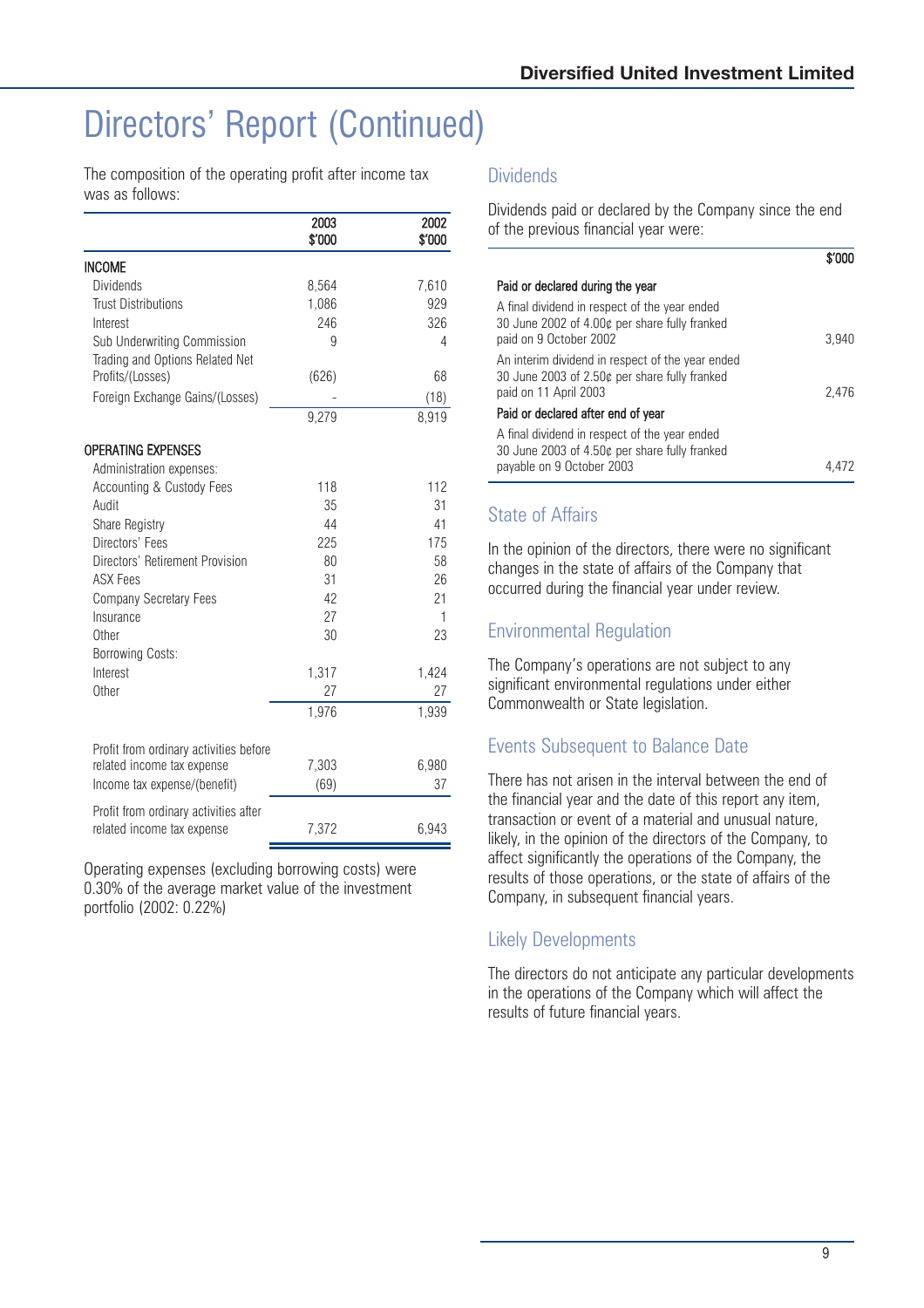## Directors' Report (Continued)

### Directors' Interests

As at the date of this report the relevant interest of each director in the share capital of the Company as notified by the directors to the Australian Stock Exchange in accordance with Section 205G(1) of the Corporations Act 2001 is as follows:

|                        |         | <b>SHARES</b> |
|------------------------|---------|---------------|
|                        |         |               |
| <b>Charles B Goode</b> | 984.527 | 1.156.402     |
| John W Hopkins         | 6.250   |               |
| Graeme E Moir          | 62,500  |               |
| Martyn K Myer          | 5.008   |               |
| Rupert H Myer          |         | 45.850        |
| Graeme W Sinclair      |         | 3.000         |

Note:

- 1. Beneficial in own name
- 2. Held by an entity/related party in which the director has a relevant interest

Except as stated above, no director -

- (a) has any relevant interest in shares of the Company or a related body corporate;
- (b) has any relevant interests in debentures of, or interests in a registered scheme made available by, the Company or a related body corporate;
- (c) has any rights or options over shares in, debentures of or interests in a registered scheme made available by, the Company or a related body corporate;
- (d) is a party to a contract, or is entitled to a benefit under a contract, that confers a right to call for or deliver shares in, or debenture of or interests in a registered scheme made available by the Company or a related body corporate.

### Indemnification

Details of directors' indemnification are set out in Note 22 to the financial statements.

### Rounding Of Amounts

The Company is of a kind referred to in ASIC Class Order 98/100 dated 10 July 1998 and amounts in this report and accompanying financial statements have been rounded to the nearest one thousand dollars in accordance with that Class Order.

*Dated at Melbourne this 15th day of August 2003*

Signed in accordance with a resolution of the directors:

 $\mathbb{Z}$ 

Charles Goode **Director**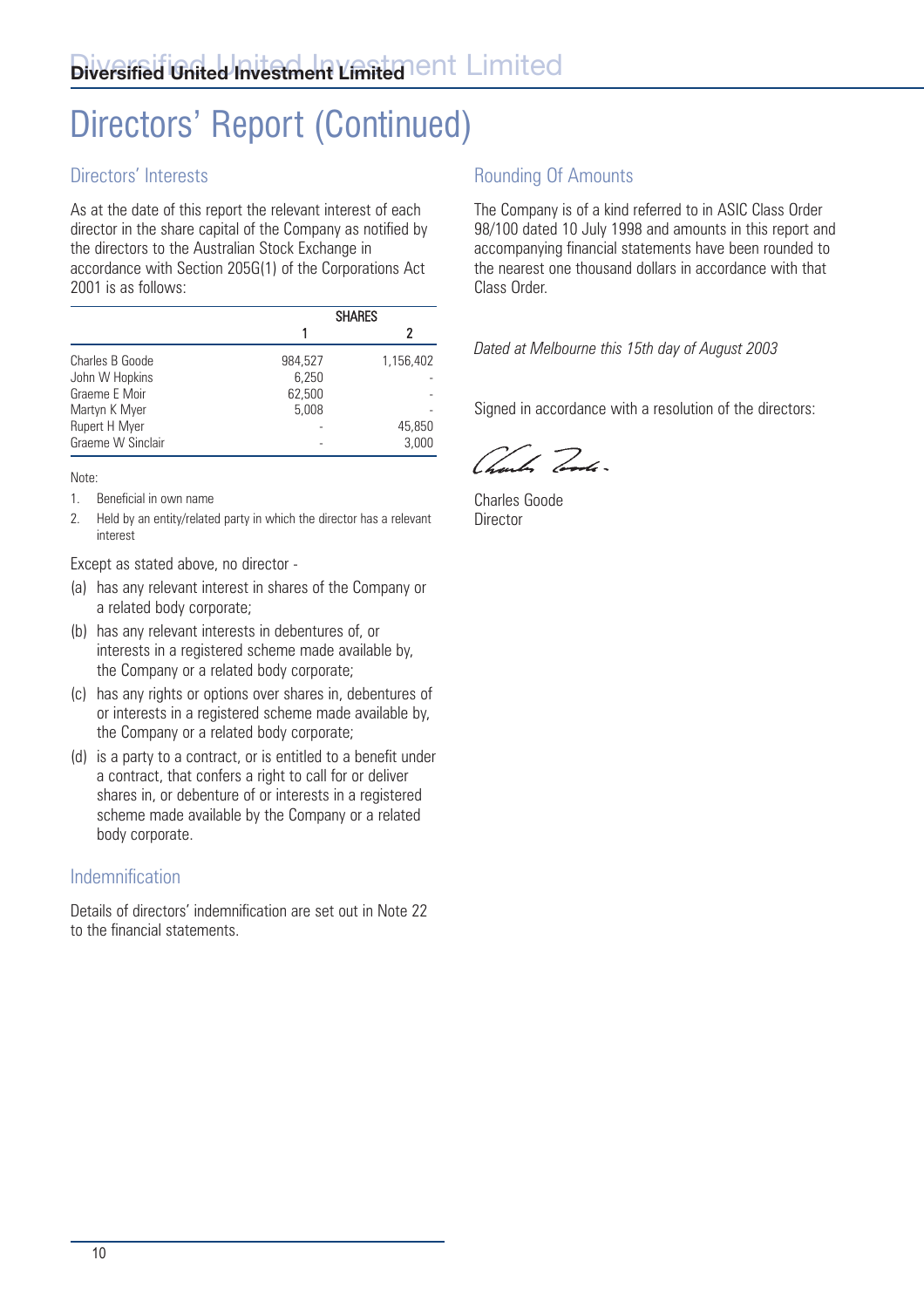### Statement of Financial Performance for the year ended 30 June 2003

|                                                                                                                                   | <b>Note</b> | 2003<br>\$'000 | 2002<br>\$'000 |
|-----------------------------------------------------------------------------------------------------------------------------------|-------------|----------------|----------------|
| Revenue from operating activities                                                                                                 |             | 13,229         | 11,381         |
| Revenue from the sale of long term investments                                                                                    |             | 26,140         | 35,247         |
| Total ordinary revenue                                                                                                            | 3           | 39,369         | 46,628         |
| Administration expenses                                                                                                           |             | (632)          | (488)          |
| Borrowing costs                                                                                                                   |             | (1, 344)       | (1, 451)       |
| Carrying Value of investments sold - Trading Stock                                                                                |             | (3,950)        | (2, 462)       |
| Carrying Value of investments sold - Long Term Investments                                                                        |             | (26, 140)      | (35, 247)      |
| Profit from ordinary activities before related income tax expense<br>Income tax (benefit)/expense relating to ordinary activities |             | 7,303          | 6,980          |
|                                                                                                                                   | 5(a)        | (69)           | 37             |
| Profit from ordinary activities after related income tax expense                                                                  |             | 7,372          | 6,943          |
| Net profit                                                                                                                        | 1(b)(ii)    | 7,372          | 6,943          |
| Non-owner transaction changes in equity                                                                                           |             |                |                |
| Increase in retained earnings arising from the sale of<br>non-current assets                                                      | 17          | 103            | 10,289         |
| Increase/(Decrease) in reserves                                                                                                   |             |                |                |
| <b>Asset Revaluation Reserve</b>                                                                                                  | 16          | (20, 249)      | 58,731         |
| Total changes in equity from non-owner related transactions                                                                       | 18          | (12, 774)      | 75,963         |
| Basic earnings per share before net gains on long term investments                                                                | 25          | $7.4$ cps      | $7.1$ cps      |

There are no factors which cause diluted earnings per share to be different from basic earnings per share.

The statement of financial performance is to be read in conjunction with the notes to the financial statements set out on pages 14 to 23.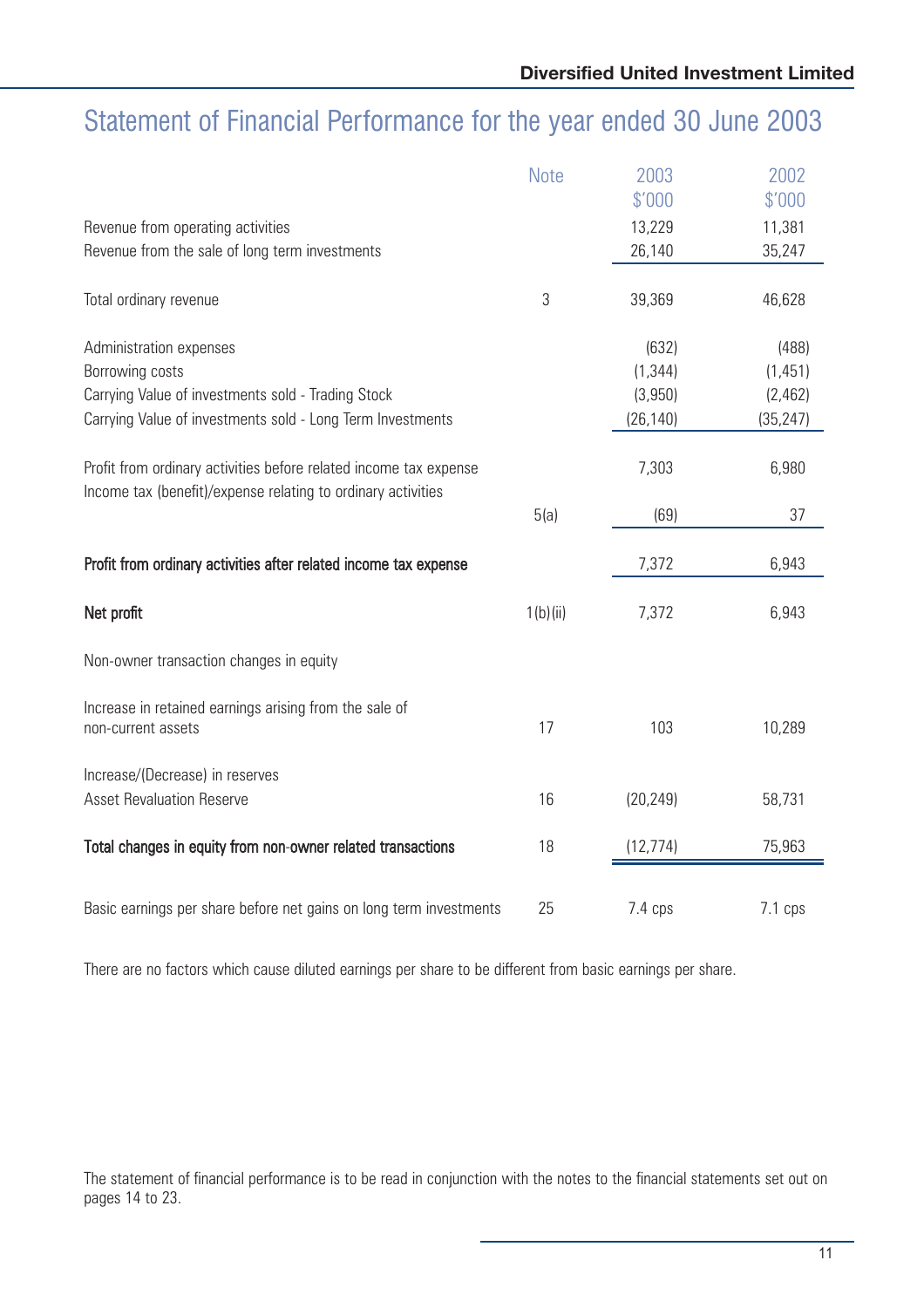### Statement of Financial Position as at 30 June 2003

|                                      | <b>Note</b> | 2003<br>\$'000 | 2002<br>\$'000 |
|--------------------------------------|-------------|----------------|----------------|
| <b>CURRENT ASSETS</b>                |             |                |                |
| Cash assets                          | 7           | 7,118          | 301            |
| Receivables                          | 8           | 1,491          | 1,335          |
| Investments                          | 9(a)        | 261            | 4,068          |
| Other                                | 10          | 1,268          | 1,094          |
| <b>Total Current Assets</b>          |             | 10,138         | 6,798          |
| <b>NON-CURRENT ASSETS</b>            |             |                |                |
| Investments                          | 9(b)        | 193,091        | 214,669        |
| Deferred tax assets                  | 5(d)        | 166            | 139            |
| <b>Total Non-Current Assets</b>      |             | 193,257        | 214,808        |
| <b>TOTAL ASSETS</b>                  |             | 203,395        | 221,606        |
| <b>CURRENT LIABILITIES</b>           |             |                |                |
| Payables                             | 11          | 722            | 112            |
| Interest-bearing liabilities         | 12          | 25,000         | 25,407         |
| Current tax liabilities              | 5(b)        |                | 196            |
|                                      |             | 25,072         | 25,715         |
| <b>NON-CURRENT LIABILITIES</b>       |             |                |                |
| Deferred tax liability               | 5(c)        | 367            | 385            |
| Provisions                           | 14          | 530            | 450            |
| <b>Total Non-Current Liabilities</b> |             | 897            | 835            |
| <b>TOTAL LIABILITIES</b>             |             | 25,969         | 26,550         |
| <b>NET ASSETS</b>                    |             | 177,426        | 195,056        |
| <b>EQUITY</b>                        |             |                |                |
| Contributed equity                   | 15          | 107,343        | 105,783        |
| <b>Asset Revaluation Reserve</b>     | 16          | 38,482         | 58,731         |
| Retained profits                     | 17          | 31,601         | 30,542         |
| <b>TOTAL EQUITY</b>                  | 18          | 177,426        | 195,056        |

The statement of financial position is to be read in conjunction with the notes to the financial statements set out on pages 14 to 23.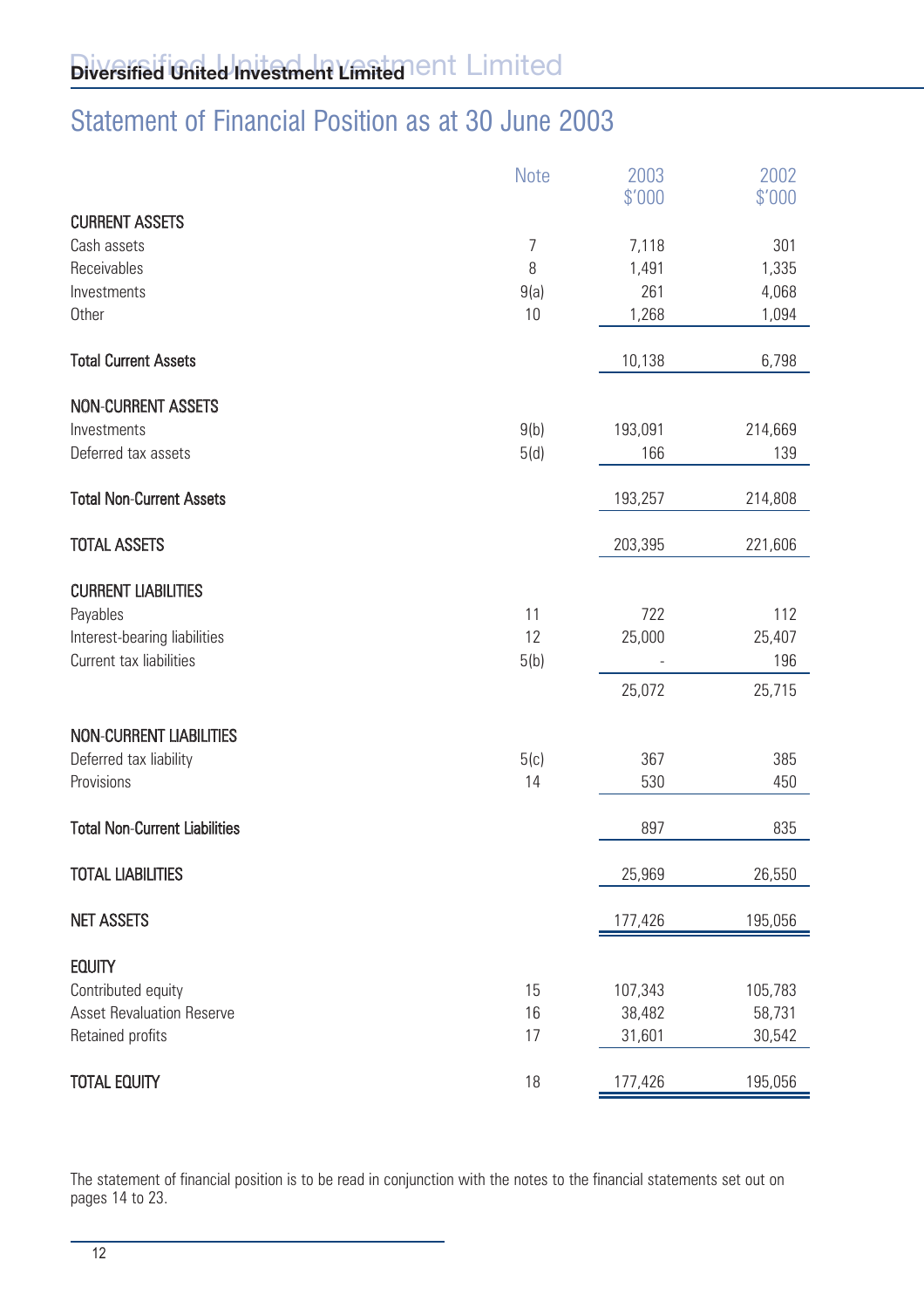### Statement of Cash Flows for the year ended 30 June 2003

| <b>Note</b><br>2003 | 2002                                                                                                                                                                                |
|---------------------|-------------------------------------------------------------------------------------------------------------------------------------------------------------------------------------|
|                     | \$'000                                                                                                                                                                              |
|                     |                                                                                                                                                                                     |
|                     | 331                                                                                                                                                                                 |
|                     | 8,275                                                                                                                                                                               |
|                     | 3,018                                                                                                                                                                               |
|                     | 9<br>(14)                                                                                                                                                                           |
|                     | (2, 419)                                                                                                                                                                            |
|                     | (485)                                                                                                                                                                               |
|                     | (1,360)                                                                                                                                                                             |
|                     | (724)                                                                                                                                                                               |
|                     | 6,622                                                                                                                                                                               |
|                     |                                                                                                                                                                                     |
|                     | (34, 962)                                                                                                                                                                           |
|                     | 18,220                                                                                                                                                                              |
|                     |                                                                                                                                                                                     |
|                     | (16, 742)                                                                                                                                                                           |
|                     |                                                                                                                                                                                     |
|                     | (1,039)                                                                                                                                                                             |
|                     | (1,039)                                                                                                                                                                             |
|                     |                                                                                                                                                                                     |
|                     | (11, 159)                                                                                                                                                                           |
|                     | 11,053                                                                                                                                                                              |
|                     | (106)                                                                                                                                                                               |
|                     | \$'000<br>177<br>9,489<br>3,181<br>(551)<br>(1,506)<br>(290)<br>24(b)<br>10,509<br>(11, 077)<br>12,648<br>1,571<br>(4,856)<br>(4, 856)<br>7,224<br>24(a)<br>(106)<br>24(a)<br>7,118 |

This statement of cash flows is to be read in conjunction with the notes to the financial statements set out on pages 14 to 23.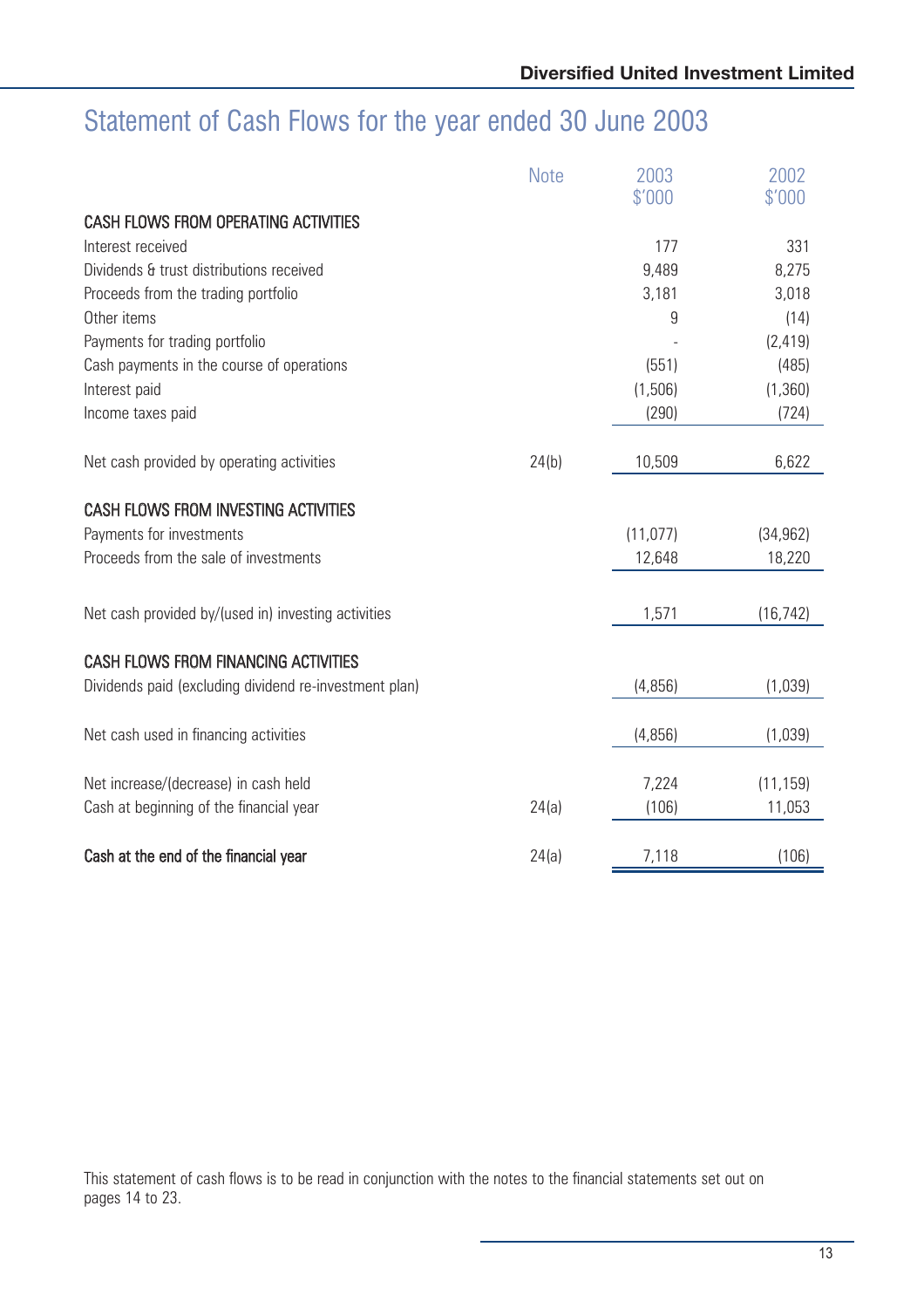### *1. Statement of Significant Accounting Policies*

The significant accounting policies which have been adopted in the preparation of this financial report are:

### a) BASIS OF PREPARATION

This financial report is a general purpose financial report which has been prepared in accordance with Accounting Standards, Urgent Issues Group Consensus Views, other authoritative pronouncements of the Australian Accounting Standards Board and the Corporations Act 2001. It has been prepared on the basis of historical costs and does not take into account changing money values or, except where stated, current valuations of non-current assets. The accounting policies have been consistently applied and, except where otherwise noted, are consistent with those of the previous year.

### b) INVESTMENTS

(i) Statement of Financial Position Classification

Investments classified as "Current Assets" describe holdings of short term trading securities or assets which are intended to be converted to cash within 12 months. Investments classified as "Non-Current Assets" describe holdings of securities which are intended to be retained on a long term basis.

(ii) Valuation of Non-Current Assets

The Company has elected to revalue its noncurrent investments to market value continuously. This means that realised gains and losses arising from the disposal of non-current investments are transferred from the Asset Revaluation Reserve to Retained Profits and are not recognised in the Statement of Financial Performance.

(iii) Revaluation of Non-Current Investments

An increase in the value of non-current assets is credited to the Asset Revaluation Reserve. A decrease is debited to the Asset Revaluation Reserve to the extent of the balance of the Reserve, with any amount in excess of the balance debited to the Statement of Financial Performance for the year.

No provision for any potential capital gains tax liability is made when investments are revalued. Capital gains tax is provided for in the period in which an asset is sold.

(iv) Valuation of Current Assets

Realised gains and losses on sales of trading securities are taken into account in determining the operating profit. Current assets are carried at the lower of cost or net realisable value on an individual basis, or in aggregate for the options trading portfolio which includes shares and open option positions.

### c) TAXATION

(i) Income Tax

The Company adopts the income statement liability method of tax effect accounting.

Income tax expense is calculated on operating profit adjusted for permanent differences between taxable and accounting income. The tax effect of timing differences which arise from items being brought to account in different periods for income tax and accounting purposes, is carried forward in the statement of financial position as a future tax benefit or a provision for deferred income tax. Future tax benefits are not brought to account unless realisation of the asset is assured beyond reasonable doubt.

(ii) Capital Gains Tax

Capital gains tax is included in the period in which an asset is sold as shown in Note 17.

### d) FOREIGN CURRENCY

Foreign currency transactions are translated to Australian currency at the rates of exchange ruling at the dates of the transactions. Investments, receivables and payables in foreign currencies at balance date are translated at the rates of exchange ruling on that date. Exchange differences relating to current amounts payable and receivable in foreign currencies are brought to account as exchange gains or losses, in the statement of financial performance in the financial year in which the exchange rates change.

### e) BORROWING COSTS

Borrowing costs include amortisation of premiums related to borrowings, amortisation of ancillary costs incurred in connection with the arrangement of such borrowings and all interest costs. Borrowing costs are expensed as incurred.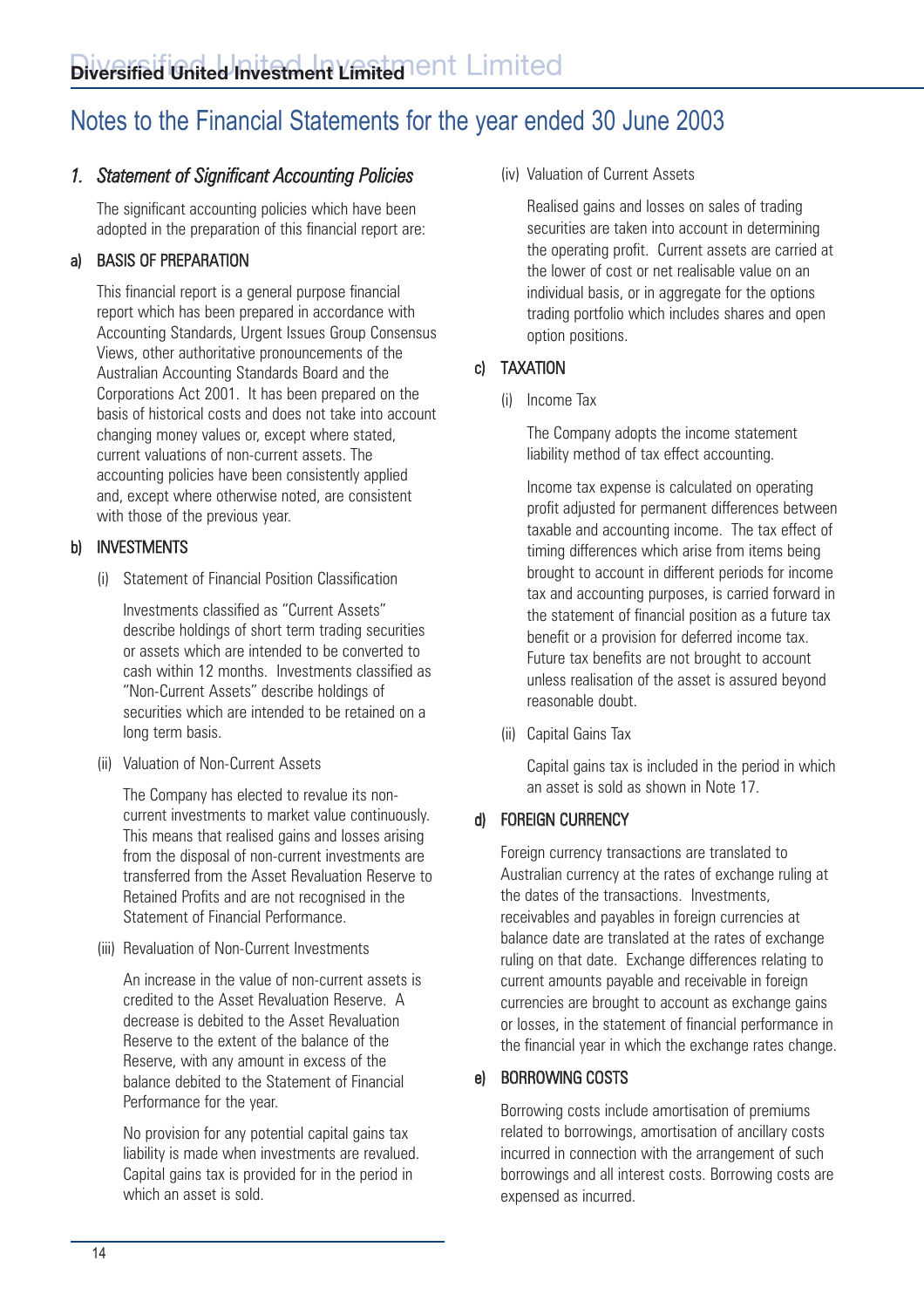### f) DERIVATIVES AND HEDGES

The Company from time to time uses derivatives principally to hedge specific exposures. All hedge transactions are initially recorded at the market value on the date of the transaction. Hedges outstanding at balance date are translated at the market value ruling on that date and any differences are brought to account in the statement of financial performance.

### g) OPTIONS

Premium income on options written is brought to account when the option is closed out, exercised or expires.

### h) COMPARATIVES

Where necessary comparative information has been reclassified to achieve consistency in disclosure with current financial year amounts and other disclosures.

### i) BANK LOANS

Bank loans are carried on the statement of financial position at their principal amount. Interest expense is prepaid at a contracted rate and included in "other current assets".

### j) REVENUE

Revenue from operating activities

The activity of the Company is that of an investment company, returns being in the form of dividends, interest income, trust income, trading income, options income and sub-underwriting income. Dividend income is recognised at the ex-dividend date and in accordance with Generally Accepted Accounting Principles.

Revenue from other than operating activities

The proceeds on sale of long term investments are considered to be other revenue of the Company.

### *2. Changes in Accounting Policy*

### a) PROVISIONS, CONTINGENT LIABILITIES AND CONTINGENT ASSETS

The Company has applied AASB 1044 "Provisions, Contingent Liabilities and Contingent Assets" (issued in October 2001) for the first time effective from 1 July 2002.

Dividends are now provided for at the time they are declared, determined or publicly recommended. Previously, final dividends were provided for in the financial year to which they related, even though the dividends were announced after the end of that financial year.

The adjustments to the financial report as at 1 July 2002 as a result of this change are :

*\$'000*

- \$3,940 increase in the opening retained profits
- \$3,940 decrease in provision for dividends

There was no impact on profit or loss for the year to 30 June 2003.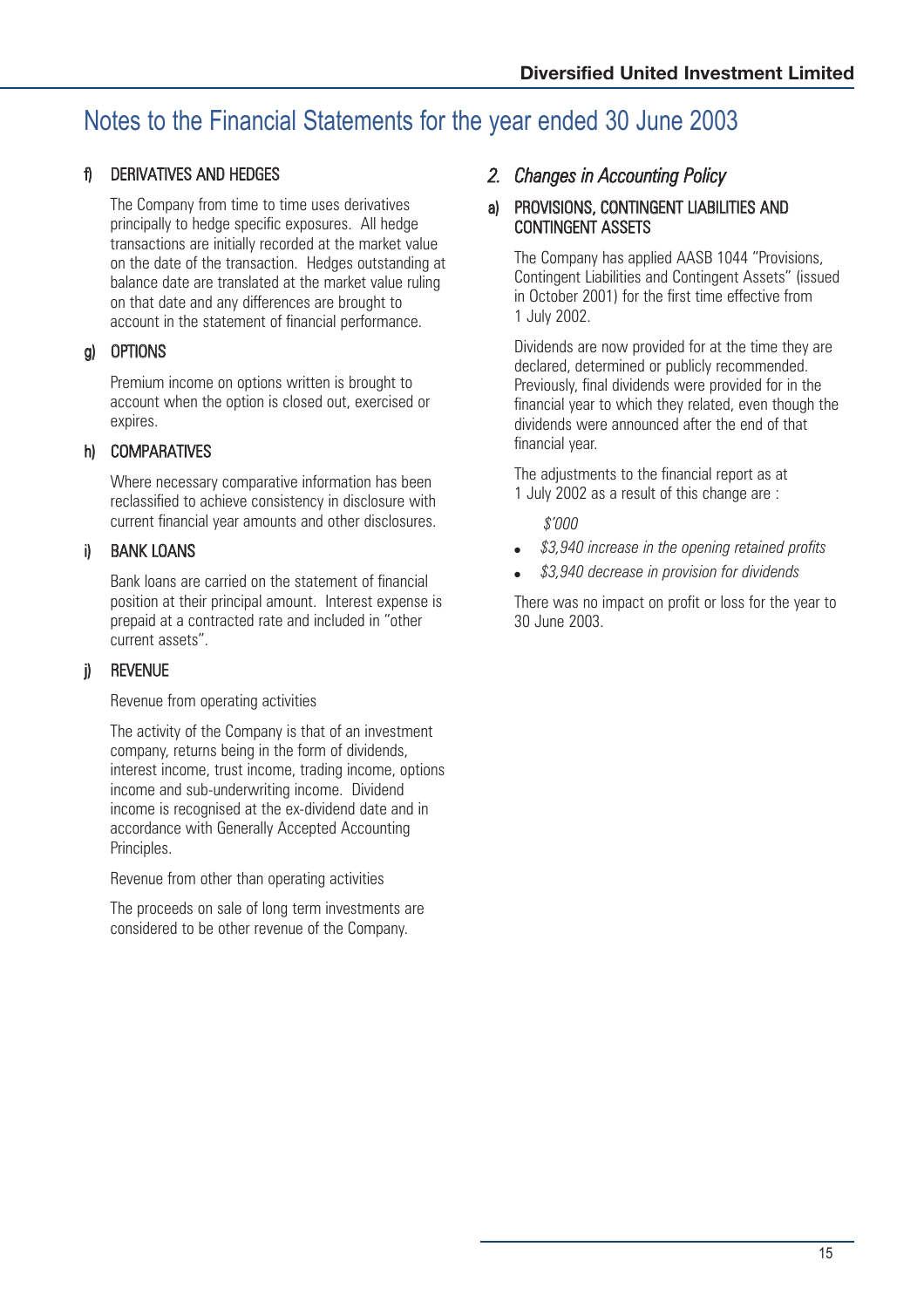### *2. Changes in Accounting Policy (Continued...)*

### b) RESTATEMENT OF RETAINED PROFITS AND PROVISION FOR DIVIDENDS

The restatement of retained profits and provision for dividends, below, show the information that would have been disclosed had the new accounting policies disclosed in this note always been applied.

|                                                                                                                            | 2003<br>\$'000 | 2002<br>\$'000<br>(restated) |
|----------------------------------------------------------------------------------------------------------------------------|----------------|------------------------------|
| Restatement of retained profits                                                                                            |                |                              |
| Reported retained profits at end<br>of the previous period                                                                 | 26,602         | 15,755                       |
| Increase/(decrease) in retained<br>profits due to change in<br>accounting policy on adoption of:<br>AASB 1044 "Provisions, |                |                              |
| Contingent Liabilities and                                                                                                 |                |                              |
| Contingent Assets"                                                                                                         | 3,940          |                              |
| Restated retained profits at<br>beginning of the period                                                                    | 30,542         | 15,755                       |
| Net profit                                                                                                                 | 7,372          | 6,943                        |
| Increase/(decrease) in retained<br>earnings arising from the<br>sale of non-current assets                                 | 128            | 10,532                       |
| Tax on disposal of                                                                                                         |                |                              |
| long term investments                                                                                                      | (25)           | (243)                        |
| Dividends provided for or paid                                                                                             | (6, 416)       | (2, 445)                     |
| Restated retained profits at<br>end of the period                                                                          | 31,601         | 30,542                       |
| Restatement of provision for<br>dividends                                                                                  |                |                              |
| Balance at end of period -<br>as previously reported                                                                       |                | 3,940                        |
| Effect of change in accounting<br>policy                                                                                   |                | (3,940)                      |
| <b>Restated balance at</b><br>end of period                                                                                |                |                              |

### *3. Revenue from Ordinary Activities*

|                                                                                                                                                      | 2003<br>\$'000 | 2002<br>\$'000 |
|------------------------------------------------------------------------------------------------------------------------------------------------------|----------------|----------------|
| From operating activities                                                                                                                            |                |                |
| Dividends received or due and<br>receivable                                                                                                          | 8,564          | 7,610          |
| Trust distributions received or<br>due and receivable                                                                                                | 1,086          | 929            |
| Interest received or due<br>and receivable                                                                                                           | 246            | 326            |
| Revenue from trading portfolio<br>and options dealing                                                                                                | 3,324          | 2,530          |
| Other                                                                                                                                                | 9              | (14)           |
|                                                                                                                                                      | 13,229         | 11,381         |
| From other than operating activities                                                                                                                 |                |                |
| Gross proceeds from sale of long<br>term investments                                                                                                 | 26,140         | 35,247         |
| Total revenue from<br>ordinary activities                                                                                                            | 39,369         | 46,628         |
| Profit from ordinary activities<br>before income tax expense                                                                                         |                |                |
| Profit from ordinary activities before income tax expense has been<br>arrived at after (charging)/crediting the following items:<br>Borrowing costs: |                |                |
| - Interest                                                                                                                                           | (1, 317)       | (1, 424)       |
| - Other                                                                                                                                              | (27)           | (27)           |
| Trading and options related<br>net profits                                                                                                           | (626)          | 68             |
| Foreign exchange loss                                                                                                                                |                | (18)           |
| Provision for directors'                                                                                                                             |                |                |
| retirement benefits                                                                                                                                  | (80)           | (58)           |
| <b>Auditors' Remuneration</b>                                                                                                                        |                |                |
| Audit services                                                                                                                                       | 35             | 31             |
| Other services                                                                                                                                       | 4              | 4              |
|                                                                                                                                                      | 39             | 35             |
|                                                                                                                                                      |                |                |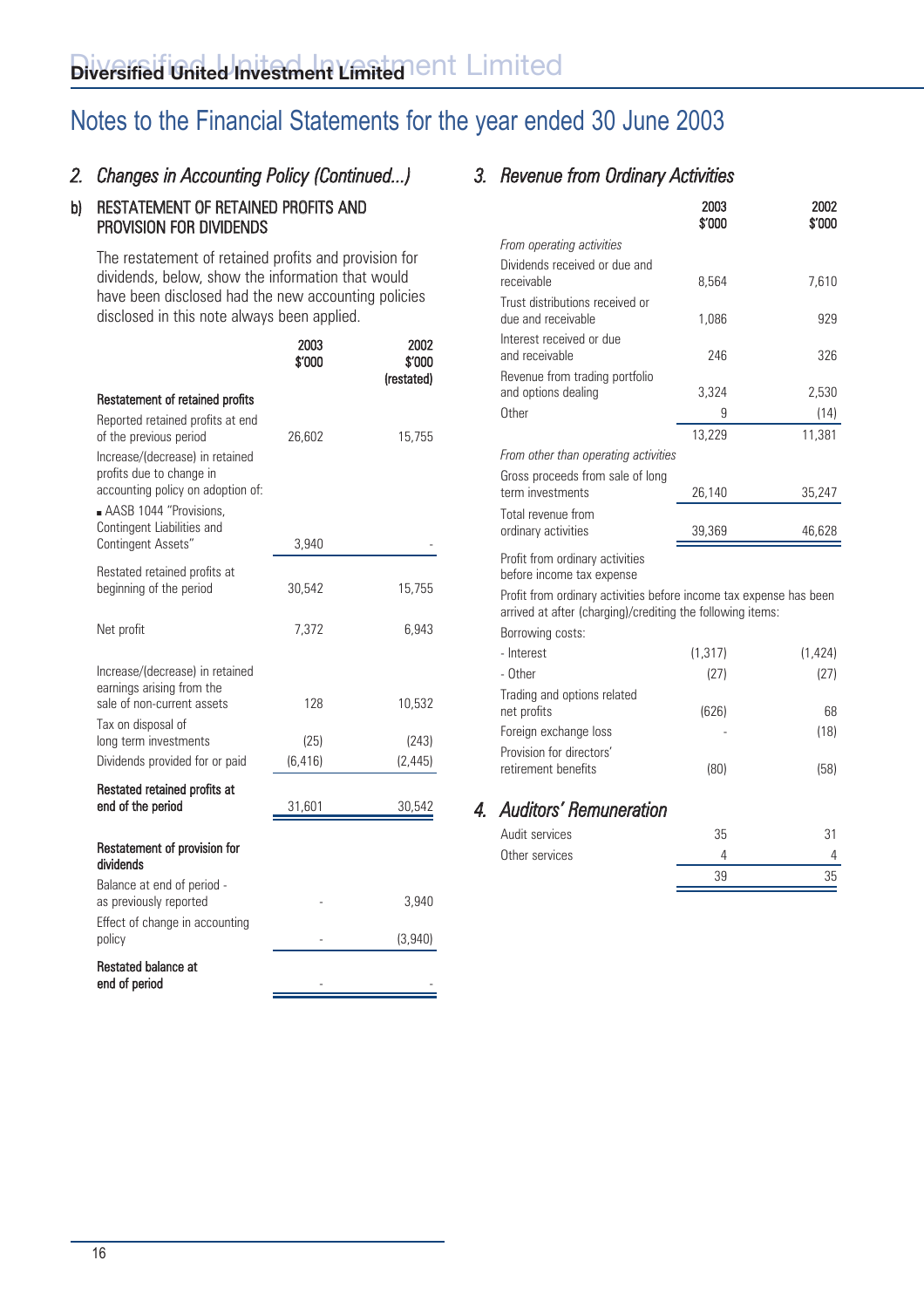### *5. Taxation*

|    | Note                                                                                                                            | 2003<br>\$'000 | 2002<br>\$'000 |
|----|---------------------------------------------------------------------------------------------------------------------------------|----------------|----------------|
| a) | <b>INCOME TAX EXPENSE</b>                                                                                                       |                |                |
|    | Prima facie income tax expense<br>calculated at 30% on the profit<br>from ordinary activities<br>Increase in income tax expense | 2,191          | 2,094          |
|    | due to:                                                                                                                         |                |                |
|    | Imputation gross up on<br>dividends received                                                                                    | 938            | 820            |
|    | Decrease in income tax<br>expense due to:                                                                                       |                |                |
|    | Sundry items                                                                                                                    | (67)           | (61)           |
|    | Franking credits on<br>dividends received                                                                                       | (3, 128)       | (2, 733)       |
|    | Income tax expense on<br>operating profit                                                                                       | (66)           | 120            |
|    | Under/(Over) provision<br>prior year                                                                                            | (3)            | (83)           |
|    | Income tax expense<br>attributable to operating profit                                                                          | (69)           | 37             |
|    | Income tax expense<br>attributable to operating<br>profit is made up of:                                                        |                |                |
|    | Current income tax provision                                                                                                    | (97)           | 134            |
|    | Deferred income tax provision                                                                                                   | 58             | 3              |
|    | Future income tax benefit                                                                                                       | (27)           | (17)           |
|    | Under/(Over) provision<br>prior year                                                                                            | (3)            | (83)           |
|    |                                                                                                                                 | (69)           | 37             |
|    |                                                                                                                                 |                |                |

### b) PROVISION FOR CURRENT INCOME TAX

*Movements during the year were as follows:*

| Balance at the beginning                         |       |       |
|--------------------------------------------------|-------|-------|
| of the year                                      | 196   | 626   |
| Tax paid                                         | (286) | (636) |
| Withholding Tax                                  | (4)   | (88)  |
| Under/(Over) provision                           |       |       |
| prior year                                       | (3)   | (83)  |
| Current year's income tax<br>on operating profit | (97)  | 134   |
| Tax on disposal of long term                     |       |       |
| investments                                      | 101   | 243   |
| 8                                                | (93)  | 196   |

### c) PROVISION FOR DEFERRED INCOME TAX

|                                                                                                                      | 2003<br>\$'000 | 2002<br>\$'000 |
|----------------------------------------------------------------------------------------------------------------------|----------------|----------------|
| Provision for deferred income<br>tax comprises the estimated<br>expense at the applicable<br>rate of 30% (2002: 30%) |                |                |
| Balance at the beginning<br>of the year                                                                              | 385            | 382            |
| Timing difference on tax on<br>disposal of long term                                                                 |                |                |
| investments                                                                                                          | (76)           |                |
| Sundry items                                                                                                         | 58             | 3              |
|                                                                                                                      | 367            | 385            |

### d) FUTURE INCOME TAX BENEFIT

| 139 | 122 |
|-----|-----|
| 27  | 17  |
| 166 | 130 |
|     |     |

#### e) FUTURE INCOME TAX BENEFIT NOT TAKEN TO ACCOUNT

| In 2003 the potential future  |     |  |
|-------------------------------|-----|--|
| income tax benefit to the     |     |  |
| Company arising from          |     |  |
| capital tax losses was not    |     |  |
| recognised as an asset        |     |  |
| because recovery of           |     |  |
| capital tax losses is not     |     |  |
| virtually certain (2002: nil) | 175 |  |

The potential future income tax benefit will only be obtained if:

- (i) the Company derives future assessable capital gains of a nature and an amount to enable the benefit to be realised;
- (ii) the Company continues to comply with the conditions for deductibility imposed by the law; and
- (iii) no changes in tax legislation adversely affect the Company in realising the benefit.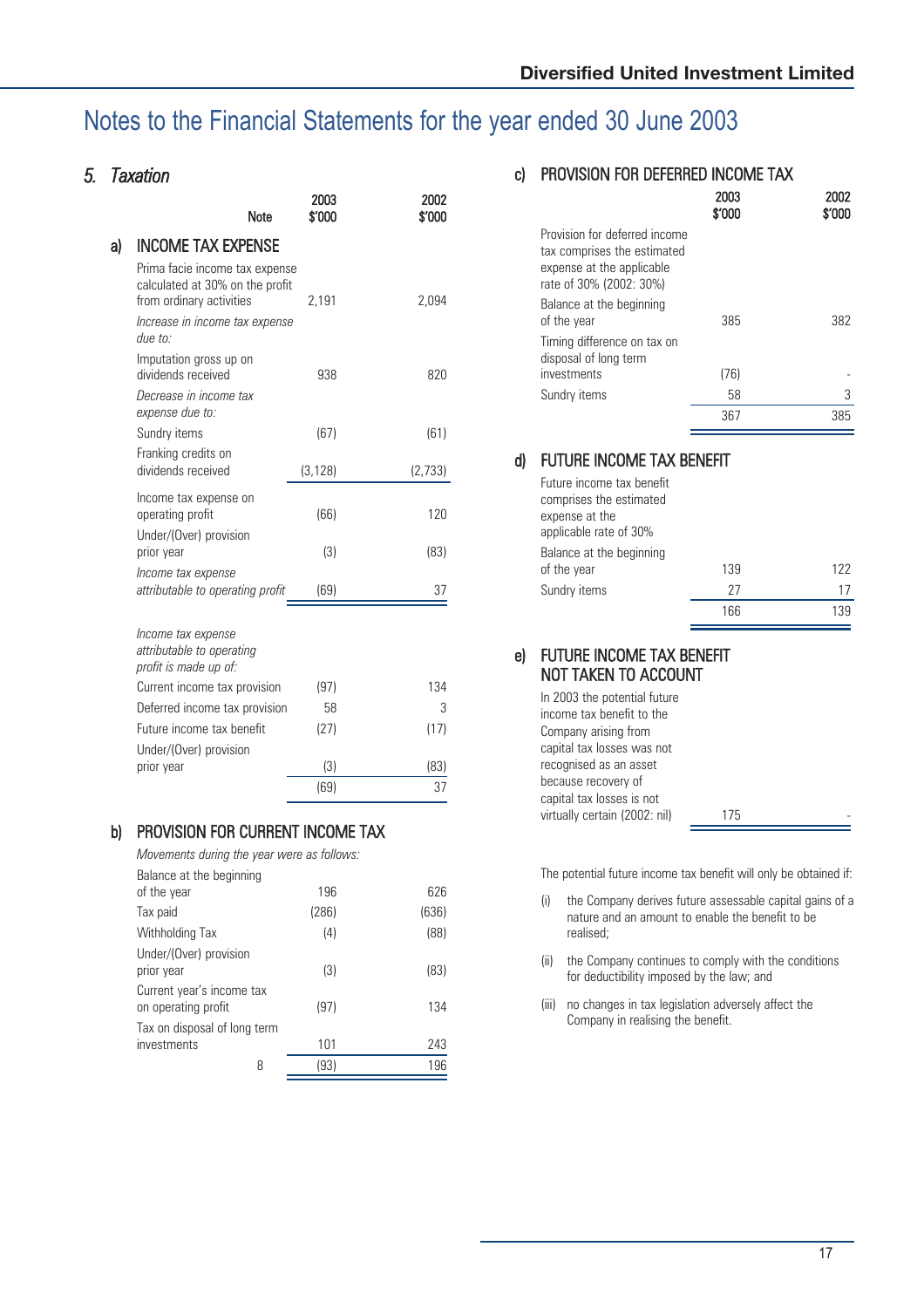### *6. Dividends*

|                                                                                                            | 2003<br>\$'000 | 2002<br>\$'000 |
|------------------------------------------------------------------------------------------------------------|----------------|----------------|
| Dividends recognised in the current<br>year by the Company are:                                            |                |                |
| 2002 final dividend of $4.00c$<br>(i)<br>per share (2001: 3.75¢)<br>fully franked paid<br>9 October 2002   | 3.940          |                |
| 2003 interim dividend of<br>(ii)<br>2.50¢ per share (2002: 2.50¢)<br>fully franked paid<br>11 April 2003   | 2,476          | 2,445          |
|                                                                                                            | 6,416          | 2,445          |
| Subsequent to reporting date:                                                                              |                |                |
| Since 30 June 2003, the<br>directors have declared the<br>following dividend payable on<br>9 October 2003: |                |                |
| - Final dividend of 4.50 cents<br>per share                                                                | 4.472          |                |

The financial effect of this dividend has not been brought to account in the financial statements for the year ended 30 June 2003.

#### *Dividend Franking Account:*

The balance of the Franking Account at 30 June 2003 is \$3,949,019, and after the adjustments referred to below is \$2,617,886 (compared to \$3,285,368 at 30% at 30 June 2002).

The above available amounts are based on the balance of the dividend franking account at year-end adjusted for:

- (a) franking credits that will arise from the payment of the amount of the provision for income tax
- (b) franking debits that will arise from the payment of dividends
- (c) franking credits that will arise from the receipt of dividends recognised as receivables at year-end
- (d) franking credits that the entity may be prevented from distributing in subsequent years

The ability to utilise the franking credits is dependent upon there being sufficient available profits to declare dividends.

#### *LIC Capital Gain Account:*

The balance of the LIC Capital Gain Account at 30 June 2003 was \$129,231 (2002: \$129,231).

### *7. Cash Assets*

|    |                                      | Note | 2003<br>\$'000 | 2002<br>\$'000 |
|----|--------------------------------------|------|----------------|----------------|
|    | Cash at bank                         |      | 128            | 1              |
|    | Deposits in foreign<br>currency      | 20   |                | 3              |
|    | Units in Cash Management             |      |                |                |
|    | Trusts and Deposits at Call          |      | 6,990          | 297            |
|    |                                      |      | 7,118          | 301            |
| 8. | Receivables                          |      |                |                |
|    | Current                              |      |                |                |
|    | Sundry debtors                       |      | 1,398          | 1,222          |
|    | Other Investments not<br>yet settled |      |                | 113            |
|    | Prepaid income tax                   |      | 93             |                |
|    |                                      |      | 1,491          | 1,335          |

### *9. Investments*

|                                  | 2003                    |                           |                         | 2002                      |
|----------------------------------|-------------------------|---------------------------|-------------------------|---------------------------|
|                                  | Book<br>Value<br>\$'000 | Market<br>Value<br>\$'000 | Book<br>Value<br>\$'000 | Market<br>Value<br>\$'000 |
| <b>CURRENT</b>                   |                         |                           |                         |                           |
| Ordinary shares at cost          | 385                     | 261                       | 5.101                   | 4.068                     |
| Less provision for<br>write down | (124)                   |                           | $-$ (1,033)             |                           |
| <b>Total Current Investments</b> | 261                     | 261                       | 4.068                   | 4.068                     |

Ordinary shares are classified as current if they form part of the trading portfolio. These shares have been written down to the lower of cost or their estimated realisable value.

### b) NON-CURRENT

|                                                     | 2003<br>\$'000 | 2002<br>\$'000 |
|-----------------------------------------------------|----------------|----------------|
| Investments quoted on<br>prescribed stock exchanges |                |                |
|                                                     |                |                |
| (at current market value)                           | 193.091        | 214.669        |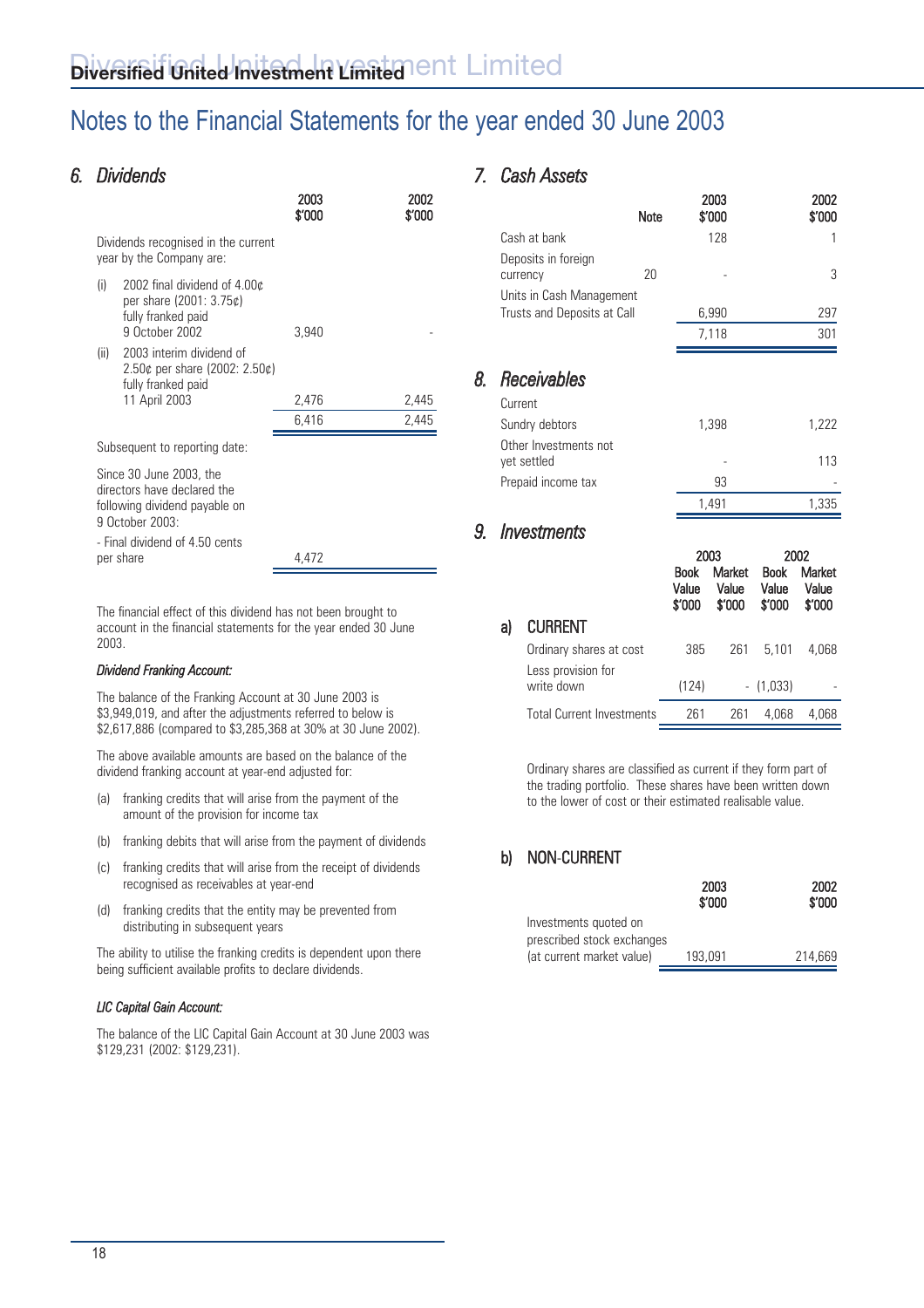### *10. Other Assets*

|                                                   | 2003<br>\$'000 | 2002<br>\$'000 |
|---------------------------------------------------|----------------|----------------|
| Current                                           |                |                |
| Prepayments                                       | 1,268          | 1,094          |
| 11. Payables<br>Current<br><b>Trade Creditors</b> | 66             | 51             |
| <b>Other</b>                                      | 6              | 61             |
|                                                   | 72             | 112            |

### *12. Interest Bearing Liabilities*

| Current                           |        |        |
|-----------------------------------|--------|--------|
| <b>Bank Overdraft</b>             |        | 407    |
| Fully Drawn Advance - Secured     |        | 20,000 |
| <b>Fixed Rate Commercial Bill</b> |        |        |
| - Secured                         | 25,000 | 5.000  |
|                                   | 25,000 | 25.407 |

### *13. Financing Arrangements*

| The Company has access to<br>the following lines of credit: |        |        |
|-------------------------------------------------------------|--------|--------|
| Total facility available                                    |        |        |
| Fully Drawn Advance- Secured                                |        | 20,000 |
| <b>Fixed Rate Commercial</b><br><b>Bill-Secured</b>         | 25,000 | 5.000  |
| Bank Overdraft - Unsecured                                  | 250    | 1.000  |
| Facilities utilised at balance date                         |        |        |
| Fully Drawn Advance- Secured                                |        | 20,000 |
| <b>Fixed Rate Commercial</b>                                |        |        |
| <b>Bill - Secured</b>                                       | 25,000 | 5.000  |
| Bank Overdraft - Unsecured                                  |        | 407    |

### *14. Provisions*

|                                                 | Note | 2003<br>\$'000 | 2002<br>\$'000 |
|-------------------------------------------------|------|----------------|----------------|
| Non-Current                                     |      |                |                |
| Provision for directors'<br>retirement benefits | 26   | 530            | 450            |

### *15. Contributed Equity*

| Issued and paid-up share<br>capital 99,384,743<br>(2002: 98, 493, 494)<br>ordinary fully paid shares |                | 107,343 | 105,783 |
|------------------------------------------------------------------------------------------------------|----------------|---------|---------|
| Movements in ordinary<br>share capital                                                               |                |         |         |
| Balance at beginning of<br>the year                                                                  |                | 105,783 | 104.376 |
| Shares issued<br>- Dividend re-investment                                                            |                |         |         |
| plan                                                                                                 | $(i)$ , $(ii)$ | 1.560   | 1,407   |
|                                                                                                      |                | 107,343 | 105,783 |

(i) In respect of the 2002 final dividend 532,386 shares were issued at \$1.80 each under the dividend re-investment plan.

(ii) In respect of the 2003 interim dividend 358,863 shares were issued at \$1.68 each under the dividend re-investment plan.

### *16. Reserves*

| Asset revaluation reserve                                                                             | 38,482    | 58,731    |
|-------------------------------------------------------------------------------------------------------|-----------|-----------|
| Movements in reserves during<br>the year:                                                             |           |           |
| <b>Asset Revaluation Reserve</b>                                                                      |           |           |
| Balance at the beginning of the<br>financial year                                                     | 58.731    |           |
| Revaluation of long term<br>investments                                                               | (20, 121) | 69.263    |
| Add/Less transfer of (profit)/loss<br>before tax realised on the<br>disposal of long term investments | (128)     | (10, 532) |
| Balance at the end of the<br>financial year                                                           | 38,482    | 58,731    |
|                                                                                                       |           |           |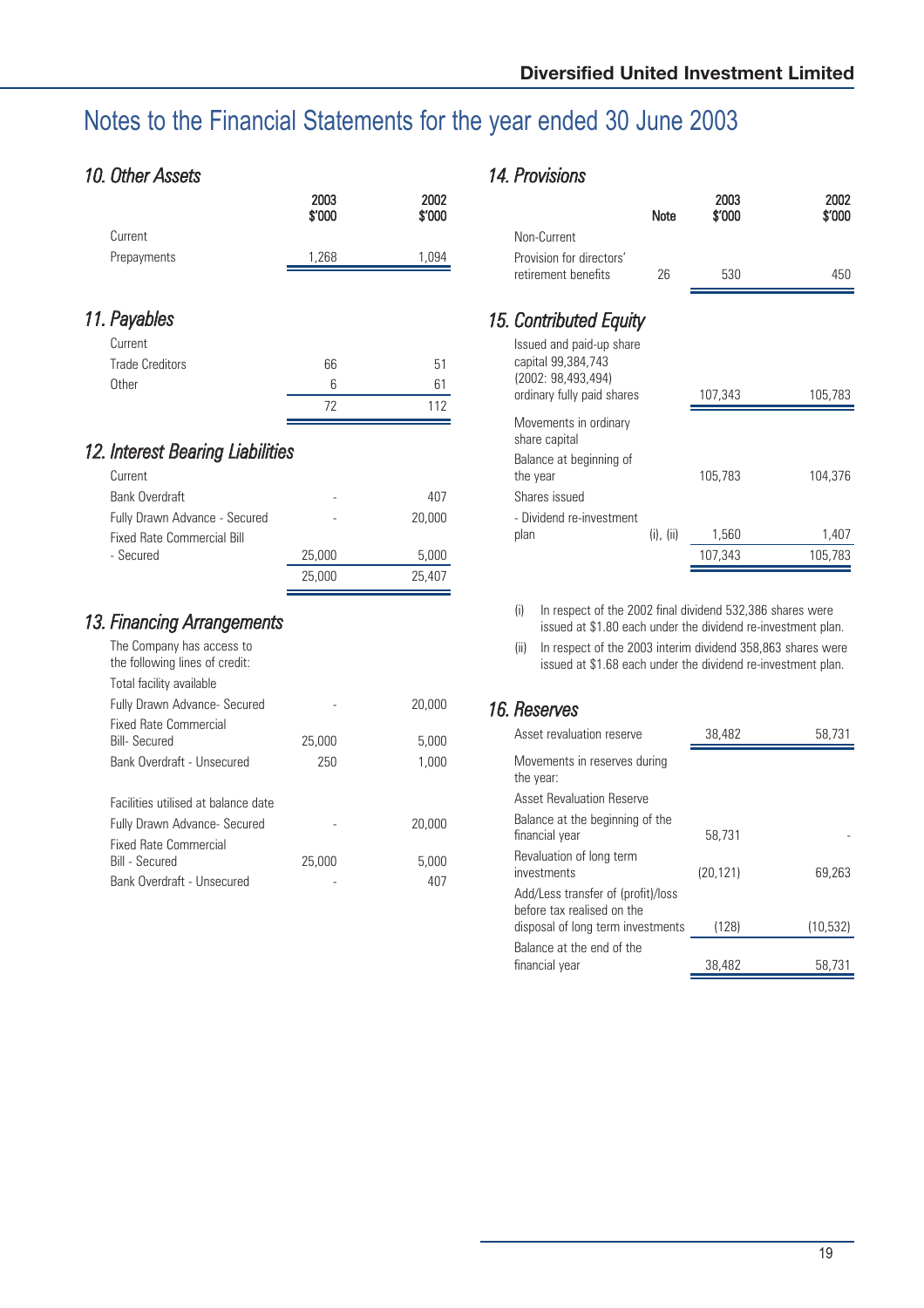### *17. Retained Profits*

| Note                                                          | 2003<br>\$'000 | 2002<br>\$'000 |
|---------------------------------------------------------------|----------------|----------------|
| Retained profits at the<br>beginning                          |                |                |
| of the year                                                   | 30.542         | 15,755         |
| Net profit                                                    | 7.372          | 6,943          |
| Increase in retained earnings<br>arising from the sale of     |                |                |
| non-current assets                                            | 128            | 10,532         |
| Tax benefit/(expense) on disposal<br>of long term investments | (25)           | (243)          |
| Dividends paid or declared<br>6                               | (6, 416)       | (2, 445)       |
| Retained profits at the                                       |                |                |
| end of the year                                               | 31,601         | 30,542         |

### *18. Total Equity Reconciliation*

| Total equity at the beginning<br>of year                  | 195,056   | 120,131  |
|-----------------------------------------------------------|-----------|----------|
| Total changes in equity<br>recognised in the statement of |           |          |
| financial performance                                     | (12, 774) | 75.963   |
| Dividends paid                                            | (6, 416)  | (2, 445) |
| Dividends re-invested                                     | 1,560     | 1,407    |
| Total equity at end of year                               | 177,426   | 195.056  |

### *19. Directors' Remuneration*

| The number of directors of the<br>Company whose income from<br>the Company or any related party |   |   |
|-------------------------------------------------------------------------------------------------|---|---|
| falls within the following bands:                                                               |   |   |
| \$20,000 - \$29,999                                                                             |   |   |
| \$30,000 - \$39,999                                                                             |   | 3 |
| \$40,000 - \$49,999                                                                             | 3 |   |
| \$70,000 - \$79,999                                                                             |   |   |
| \$80,000 - \$89,999                                                                             |   |   |

Total income paid or payable, or otherwise made available, to all directors of the Company from the Company or any related party was \$225,000 (2002 - \$175,000).

The Company has paid insurance premiums in respect of directors & officers insurance as set out in Note 22.

### *20. Amounts Payable/Receivable in Foreign Currencies*

The Australian dollar equivalents of unhedged amounts payable or receivable in foreign currencies, calculated at year end exchange rates, are as follows:

| 2003<br>\$'000 | 2002<br>\$'000 |
|----------------|----------------|
|                |                |
|                |                |
|                |                |
|                |                |
|                |                |
|                |                |

None of the above was hedged.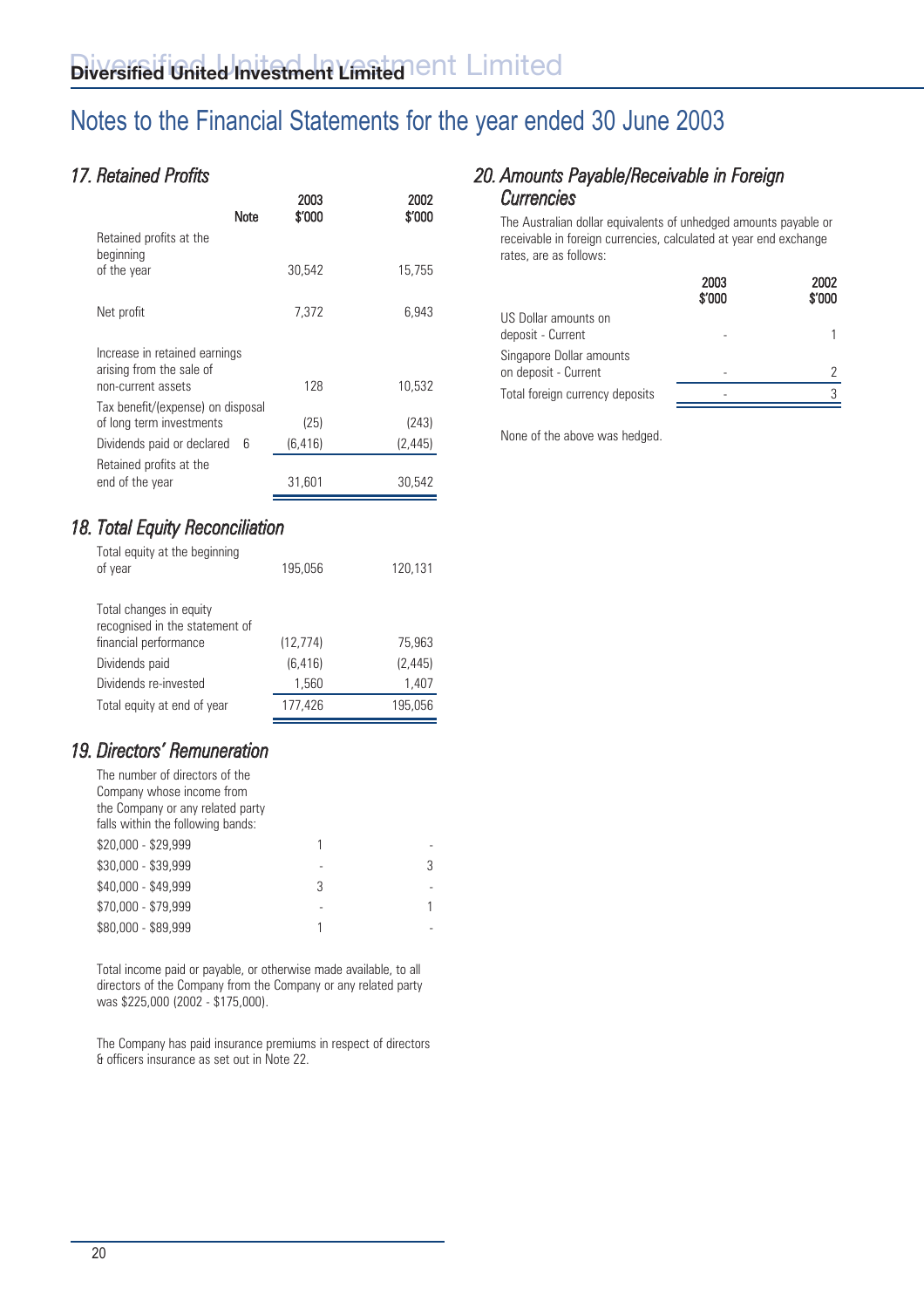### *21. Segment Reporting*

*GEOGRAPHICAL SEGMENTS- Primary*

|                              | Aust<br>2003<br>\$'000 | Foreign<br>2003<br>\$'000 | Total<br>2003<br>\$'000 | Aust<br>2002<br>\$'000 | Foreign<br>2002<br>\$'000 | <b>Total</b><br>2002<br>\$'000 |  |
|------------------------------|------------------------|---------------------------|-------------------------|------------------------|---------------------------|--------------------------------|--|
| Revenue                      | 34.543                 | 4,826                     | 39.369                  | 44.186                 | 2.442                     | 46,628                         |  |
| Operating profit before tax  | 7,295                  | 8                         | 7,303                   | 6,653                  | 327                       | 6,980                          |  |
| Income tax benefit/(expense) |                        |                           | 69                      |                        |                           | (37)                           |  |
| Operating profit after tax   |                        |                           | 7.372                   |                        |                           | 6.943                          |  |
| Segment Assets               | 203,395                | ٠                         | 203,395                 | 216.754                | 4,852                     | 221,606                        |  |

*INDUSTRY SEGMENTS- Secondary*

All the Company's operating revenue and operating profit is derived from investment.

### *22.Related Parties*

The names of persons holding the position of director of the Company during the year were Messrs C B Goode, J W Hopkins, G E Moir, M K Myer, R H Myer and G W Sinclair.

The Company has indemnified each current director and the Company Secretary against all liabilities to another person (other than the Company or a related body corporate) that may arise from their position with the Company except where the liability arises out of conduct involving a lack of good faith. The agreements stipulate that the Company will meet the full amount of any such liabilities, including costs and expenses.

Since the end of the previous financial year, the Company has paid insurance premiums in respect of directors' and officers' liability and legal expenses insurance, for current and former directors and officers, insuring them against liabilities, costs and expenses arising out of conduct which does not involve a wilful breach of duty. This insurance premium covers the period from 18 June 2003 to 18 June 2004.

Apart from the details disclosed in this note, no director has entered into a material contract with the Company since the end of the previous financial year and there were no material contracts involving directors' interests existing at year end, other than each director has entered into a Director's Retirement Agreement with the Company as set out in Note 26.

#### *DIRECTORS' HOLDINGS OF SHARES*

The relevant interests of directors and their director related entities in shares of the Company at year end are set out below:

|                   | 2003    |           |         | 2002      |
|-------------------|---------|-----------|---------|-----------|
| <b>SHARES</b>     |         |           |         |           |
| Charles B Goode   | 984.527 | 1,156,402 | 984.527 | 1,114,673 |
| John W Hopkins    | 6.250   | ٠         | 6.250   | ۰         |
| Graeme E Moir     | 62.500  | ٠         | 62.500  | ۰         |
| Martyn K Myer     | 5.008   |           | 5.008   |           |
| Rupert H Myer     |         | 45.850    | -       |           |
| Graeme W Sinclair |         | 3,000     |         |           |

1. Beneficial in own name

2. Held by an entity/related party in which the director has a relevant interest

#### *DIRECTORS' TRANSACTIONS IN SHARES*

The movement in directors' holdings of ordinary shares resulted from the issue of shares under the Company's dividend reinvestment plan, which were made on the same terms and conditions offered to other shareholders, and/or purchases on the open market.

#### *OTHER*

Mr M K Myer and Mr R H Myer have an interest in the The Myer Family Investments Pty Ltd Group of Companies that includes The Myer Family Office Ltd. This Company receives management fees in the ordinary course of business and on normal terms and conditions. These fees were \$115,000 plus GST for the year ended 30 June 2003 and \$110,000 for the year ended 30 June 2002. The Myer Family Office Ltd also earned a fee on short term deposits placed by the Company during the year with the M F Cash Management Fund.

During the year the Company maintained loan facilities with ANZ Banking Group Ltd, of which Mr C B Goode is a director. The terms and conditions of the transactions with the ANZ Banking Group Ltd are no more favourable than those available, or which might reasonably be expected to be available, on similar transactions to non-director related entities on an arm's length basis.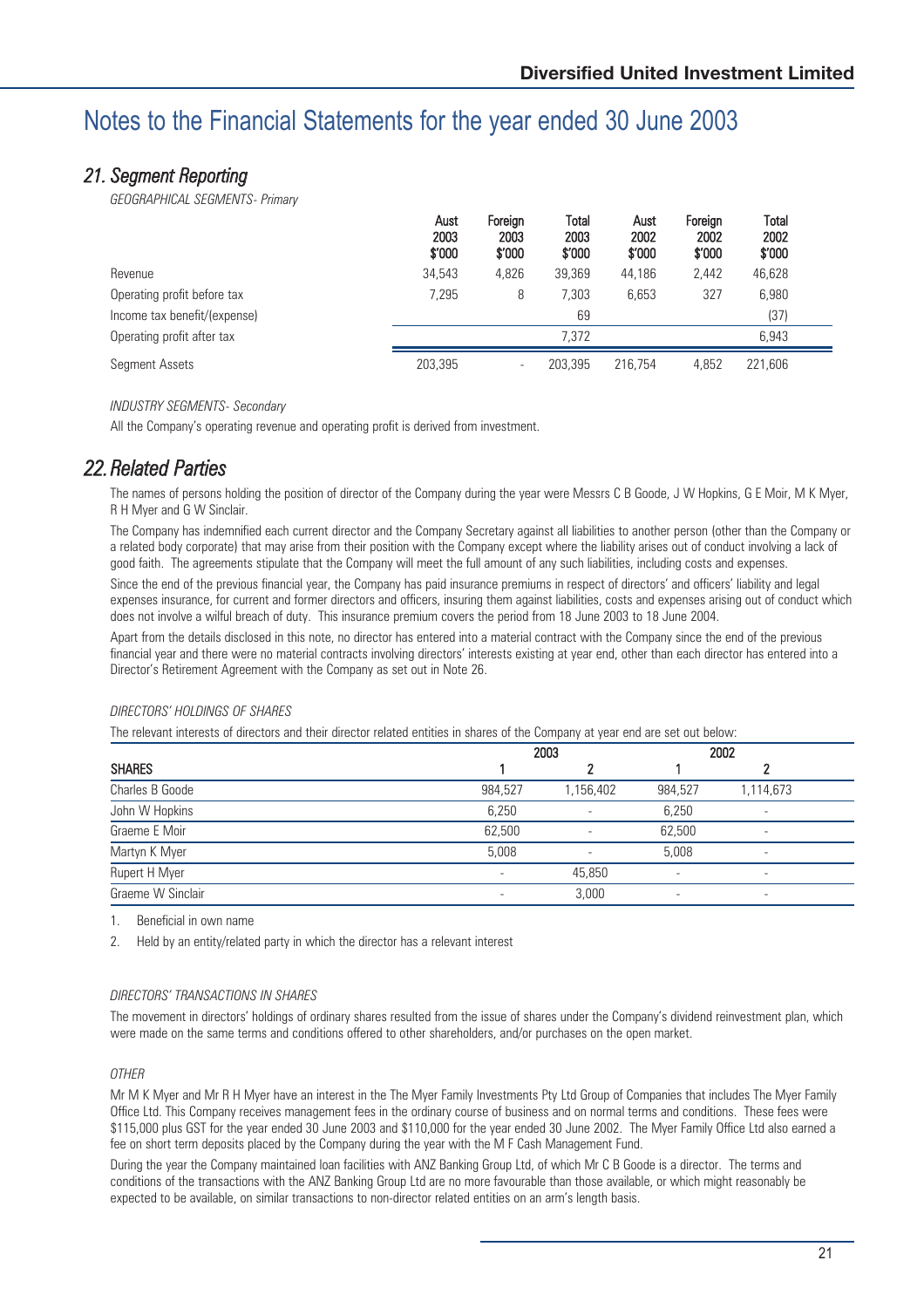### *23. Tax Liability on Unrealised Profits*

The amount of additional income tax payable had the Company's investments been realised at market values at balance date, after allowing for realisation costs, would have been \$14,750,067 (2002: \$19,535,816).

### *24. Notes to the Statement of Cash Flows* a) RECONCILIATION OF CASH

For the purposes of the statement of cash flows, cash includes cash on hand and at bank and short term deposits at call. Cash as at the end of the financial year as shown in the statement of cash flows is reconciled to the related items in the balance sheet as follows:

|                                        | <b>Note</b> | 2003<br>\$'000 | 2002<br>\$'000 |
|----------------------------------------|-------------|----------------|----------------|
| Cash at bank                           |             | 128            |                |
| Deposits in<br>foreign currency        | 7           |                | 3              |
| Units in Cash<br>Management Trusts and |             |                |                |
| <b>Bills of Exchange</b>               |             | 6.990          | 297            |
| <b>Bank Overdraft</b>                  | 12          |                | (407)          |
|                                        |             | 7.118          |                |

#### b) RECONCILIATION OF OPERATING PROFIT AFTER INCOME TAX TO NET CASH PROVIDED BY OPERATING ACTIVITIES

| Operating profit after income tax:                             | 7.372  | 6,943 |
|----------------------------------------------------------------|--------|-------|
| Add/(less) non cash items:                                     |        |       |
| Increase/(decrease)                                            |        |       |
| in Tax Payable                                                 | (314)  | (673) |
| Capitalised interest                                           | (56)   |       |
| Write (Up)/Down of                                             |        |       |
| <b>Trading Portfolio</b>                                       | (909)  | (885) |
| Net cash provided by operating<br>activities before changes in |        |       |
| assets and liabilities                                         | 6,093  | 5,385 |
| Change in assets and liabilities:                              |        |       |
| (Increase)/decrease in                                         |        |       |
| prepayments                                                    | (174)  | 66    |
| (Increase)/decrease in debtors                                 | (176)  | (254) |
| (Increase)/decrease in future                                  |        |       |
| income tax benefit                                             | (27)   | (17)  |
| (Increase)/decrease in current<br>investments                  | 4.716  |       |
|                                                                |        | 1,486 |
| Increase/(decrease) in provision<br>for deferred income tax    | (18)   | 3     |
| Increase/(decrease) in                                         |        |       |
| non current provisions                                         | 80     | 58    |
| Increase/(decrease)                                            |        |       |
| in creditors                                                   | 15     | (33)  |
| Increase/(decrease) in                                         |        |       |
| other liabilities                                              |        | (72)  |
| Net cash provided by                                           |        |       |
| operating activities                                           | 10,509 | 6,622 |

### *24. Notes to the Statement of Cash Flows (Cont...)*

### c) FINANCING FACILITIES

The Company's financing facilities are set out in note 13 of these Financial Statements

### *25. Earnings Per Share*

|                                                                                                             | 2003<br>\$'000   | 2002<br>\$'000   |
|-------------------------------------------------------------------------------------------------------------|------------------|------------------|
| Earnings used in the calculation<br>of earnings per share before<br>net gains on long term<br>investments   | 7.372            | 6,943            |
| Basic earnings per share<br>$(c)$ per share)                                                                | 7.4 <sub>c</sub> | 7.1 <sub>c</sub> |
| Weighted average number of<br>ordinary shares used in the<br>calculation of the basic<br>earnings per share | 98.957.217       | 97.954.026       |

There are no factors which would cause the diluted earnings per share to be different from the basic earnings per share.

### *26. Retirement Scheme*

In accordance with a resolution of shareholders passed on 15 October 1991, the Company entered into a retirement agreement with the directors to provide certain benefits to directors who have served in that capacity.

The Company's liability for directors' retirement benefits, which is based on the number of years of service provided at the balance date, has been included in the provision for Directors' Retirement Benefits (Note 14).

### *27. Options Trading*

The Company enters into option contracts, the purpose of which is to enhance returns, offset risk or to provide opportunity to acquire or sell stock at advantageous prices. All of the contracts are exchange traded share options and are entered into within the constraints and controls imposed by the Australian Options Market and the Australian Stock Exchange Ltd.

Collateral security to cover written option positions and actual and prospective margin calls is lodged with the Options Clearing House (operated by the Australian Stock Exchange Ltd).

Option related contracts are accounted for in accordance with accounting policy described in Note 1.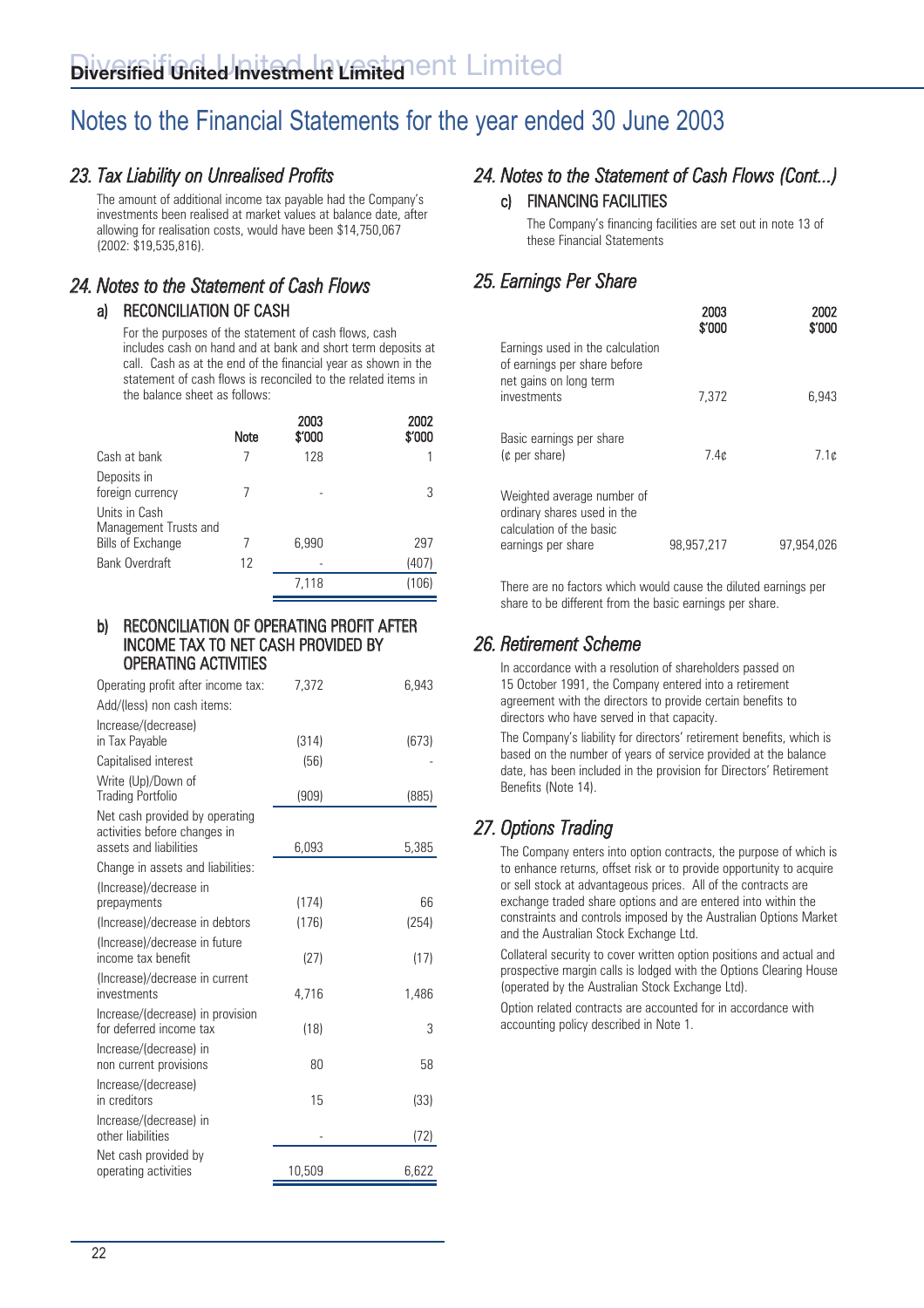### *28. Additional Financial Instruments Disclosure*

### *INTEREST RATE RISK*

The Company's exposure to interest risk and the effective weighted average interest rate for classes of financial assets and financial liabilities which bear interest is set out below:

| 2003                           | Note | Floating<br>Interest<br>Rate<br>\$'000 |
|--------------------------------|------|----------------------------------------|
| <b>Financial Assets</b>        |      |                                        |
| Cash                           | 7    | 7.118                                  |
| Weighted average interest rate |      | 4.02%                                  |

| 2002                           | Note | Floating<br>Interest<br>Rate<br>\$'000 |
|--------------------------------|------|----------------------------------------|
| <b>Financial Assets</b>        |      |                                        |
| Cash                           |      | 301                                    |
| Weighted average interest rate |      | 3.67%                                  |

#### *Borrowings*

On 28 June 2003 the Company entered a Fixed Rate Commercial Bill borrowing of \$25,000,000 with ANZ Banking Group Ltd at a fixed interest rate of 4.98% for a period of twelve months, fully secured by mortgage over certain share holdings of the Company.

#### *CREDIT RISK EXPOSURE*

Credit risk represents the loss that would be recognised if counterparties failed to perform as contracted.

The Company minimises concentration of credit risk by undertaking transactions with a number of counterparties which are principally recognised banks or members of the Australian Stock Exchange.

### *NET FAIR VALUES OF FINANCIAL ASSETS AND LIABILITIES*

#### *Valuation Approach*

Listed shares, convertible notes and redeemable preference shares are readily traded on organised markets in a standard form. The unlisted shares and options held by the Company are also readily traded on an organised market.

#### *On Statement of Financial Position Financial Instruments*

The net fair value of listed shares, convertible notes and redeemable preference shares are determined by valuing them at current quoted market closing prices at balance date. No adjustment for transaction costs necessary to realise the asset or settle the liability has been included as these are deemed to be immaterial. The net fair value of investments is set out in Note 9.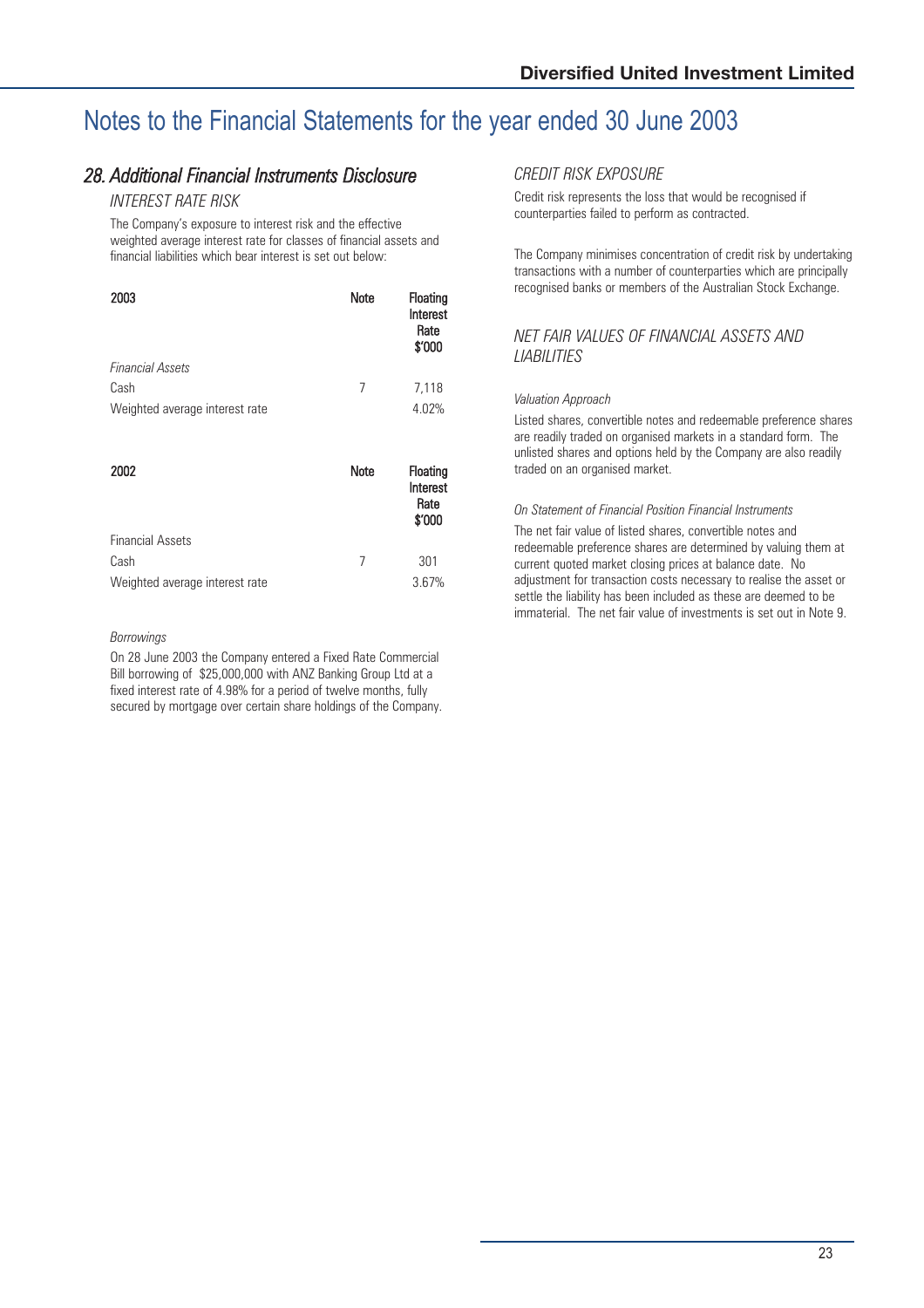## Directors' Declaration

In the opinion of the directors of Diversified United Investment Limited:

- (a) the financial statements and notes, set out on pages 11 to 23, are in accordance with the Corporations Act 2001, including:
	- (i) giving a true and fair view of the financial position of the Company as at 30 June 2003 and of its performance, as represented by the results of its operations and its cash flows, for the year ended on that date; and
	- (ii) complying with Accounting Standards in Australia and the Corporations Regulations 2001; and
- (b) there are reasonable grounds to believe that the Company will be able to pay its debts as and when they become due and payable.

*Dated at Melbourne this 15th day of August 2003.*

Signed in accordance with a resolution of the directors for and on behalf of the Board.

Charles Tools.

C B Goode **Director**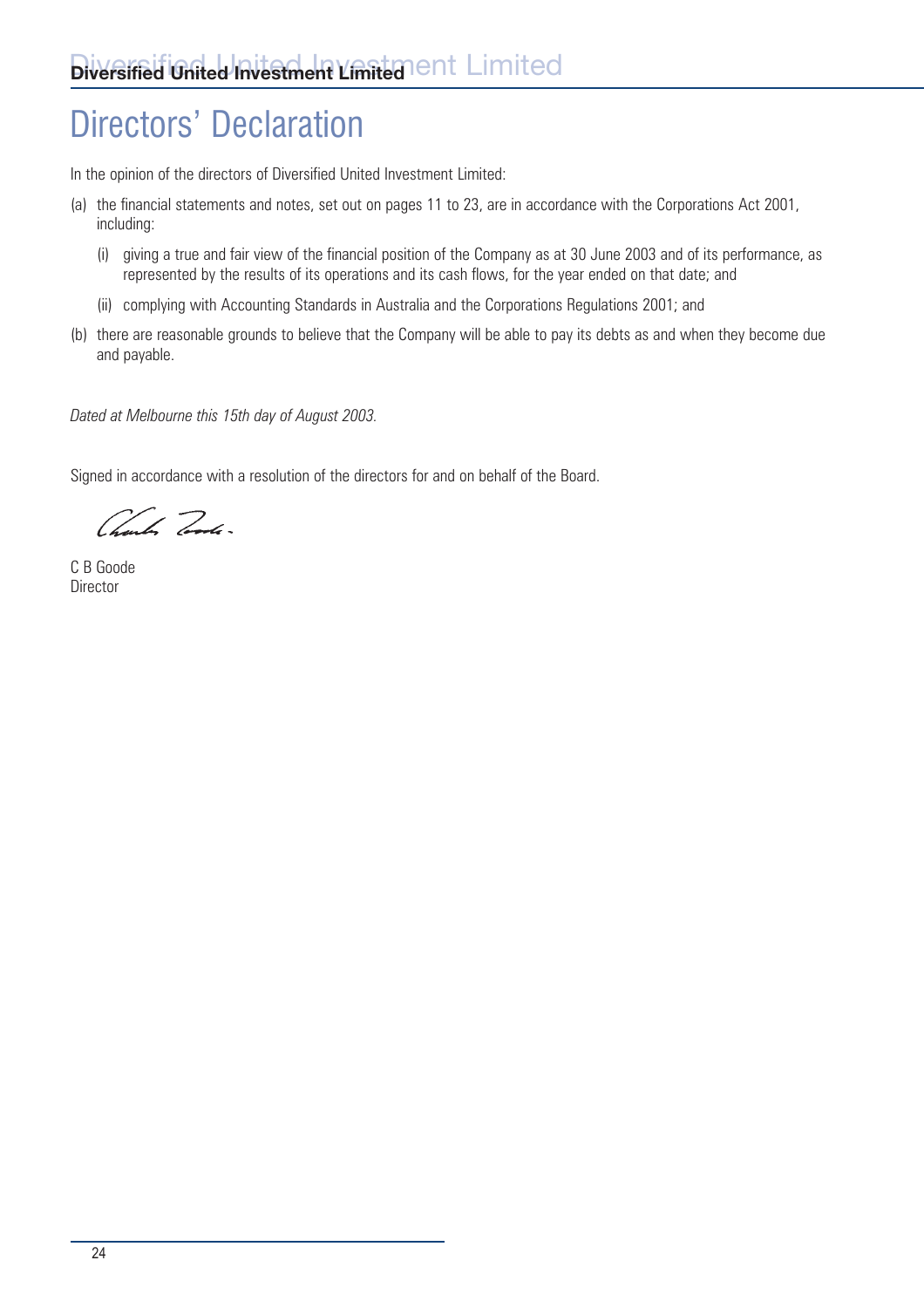## Independent Audit Report to the Members of Diversified United Investment Limited



### *Scope*

We have audited the financial report of Diversified United Investment Limited for the financial year ended 30 June 2003, consisting of the statement of financial performance, statement of financial position, statement of cash flows, accompanying notes, and the directors' declaration set out on pages 11 to 24. The Company's directors are responsible for the financial report. We have conducted an independent audit of this financial report in order to express an opinion on it to the members of the Company.

Our audit has been conducted in accordance with Australian Auditing Standards to provide reasonable assurance whether the financial report is free of material misstatement. Our procedures included examination, on a test basis, of evidence supporting the amounts and other disclosures in the financial report, and the evaluation of accounting policies and significant accounting estimates. These procedures have been undertaken to form an opinion whether, in all material respects, the financial report is presented fairly in accordance with Accounting Standards and other mandatory professional reporting requirements in Australia and statutory requirements so as to present a view which is consistent with our understanding of the Company's financial position, and performance as represented by the results of its operations and its cash flows.

The audit opinion expressed in this report has been formed on the above basis.

### *Audit opinion*

In our opinion, the financial report of Diversified United Investment Limited is in accordance with:

- a) the Corporations Act 2001, including:
	- (i) giving a true and fair view of the Company's financial position as at 30 June 2003 and of its performance for the financial year ended on that date; and
	- (ii) complying with Accounting Standards in Australia and the Corporations Regulations 2001; and
- b) other mandatory professional reporting requirements in Australia.

**KPMC** 

KPMG

Der Pasquarello

D Pasquariello Partner Melbourne 15 August, 2003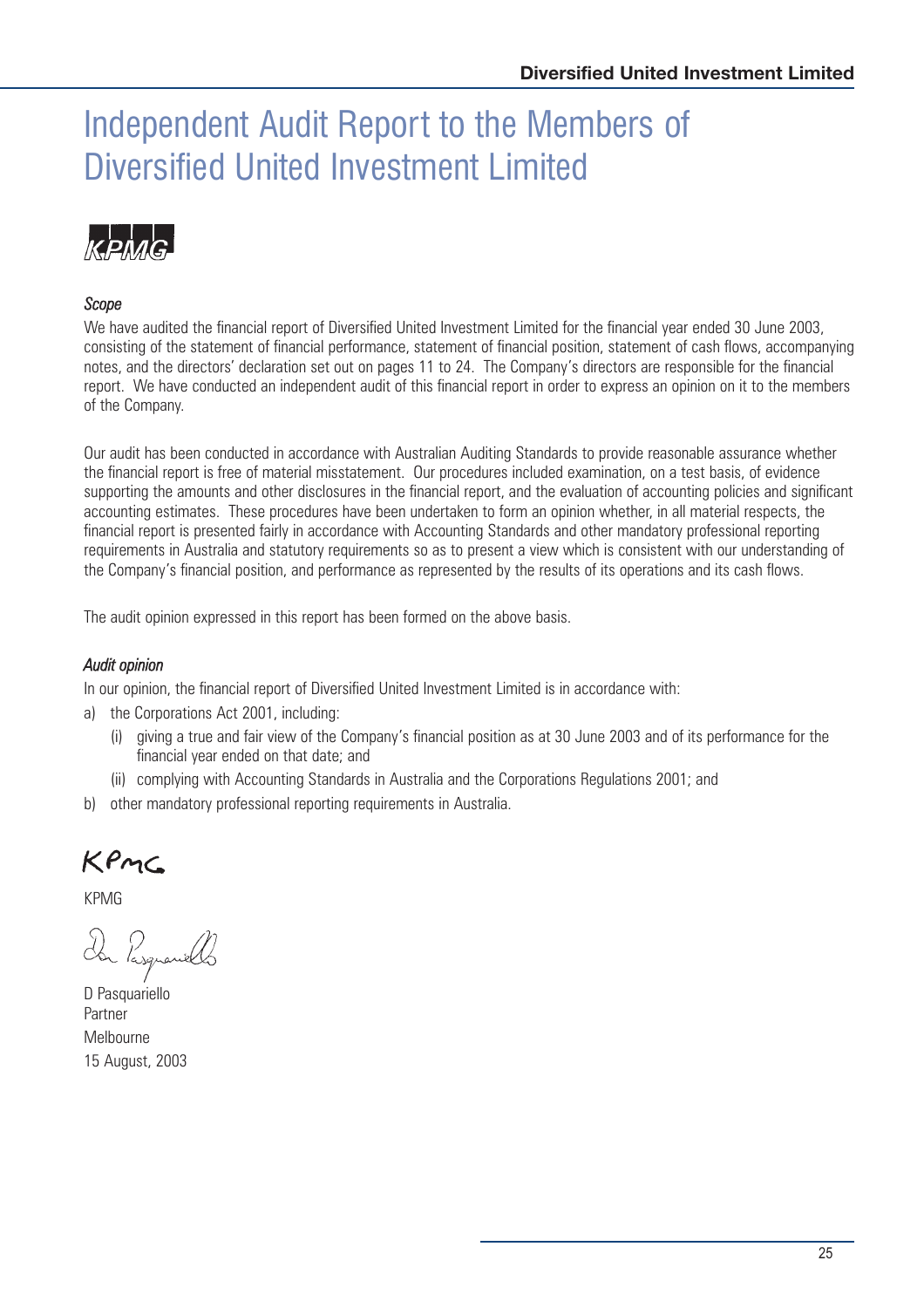## Additional Information for the Australian Stock Exchange

Distribution of shareholders as at 31 July 2003.

| <b>Ordinary Shares</b>  |                                                              |       |        |  |
|-------------------------|--------------------------------------------------------------|-------|--------|--|
| <b>Category Holders</b> | <b>Ordinary Shares</b><br>%<br><b>Units</b><br>No of Holders |       |        |  |
| $1 - 1,000$             | 98,541                                                       | 406   | 0.10%  |  |
| $1,001 - 5,000$         | 2,026,899                                                    | 663   | 2.04%  |  |
| $5,001 - 10,000$        | 4,256,598                                                    | 577   | 4.28%  |  |
| $10,001 - 100,000$      | 16,714,717                                                   | 684   | 16.82% |  |
| 100,001 and over        | 76,287,988                                                   | 54    | 76.76% |  |
|                         | 99,384,743                                                   | 2.384 | 100.0% |  |

There were 280 ordinary shareholders holding less than a marketable parcel (268 shares) at 31 July 2003.

### *Substantial Shareholders*

The number of shares held by the substantial shareholders and their associates are set out below:

| Shareholder                                               | Ordinary Shares |
|-----------------------------------------------------------|-----------------|
| The Myer Family Investments Pty Ltd and associates        | 35.896.671      |
| The Ian Potter Foundation Ltd, Dundee Trading Pty Ltd and |                 |
| Australian United Investment Company Limited              | 18.621.838      |

### *Voting Rights*

At 31 July 2003 there were 2,384 holders of ordinary shares of the Company. All ordinary shares carry equal voting rights.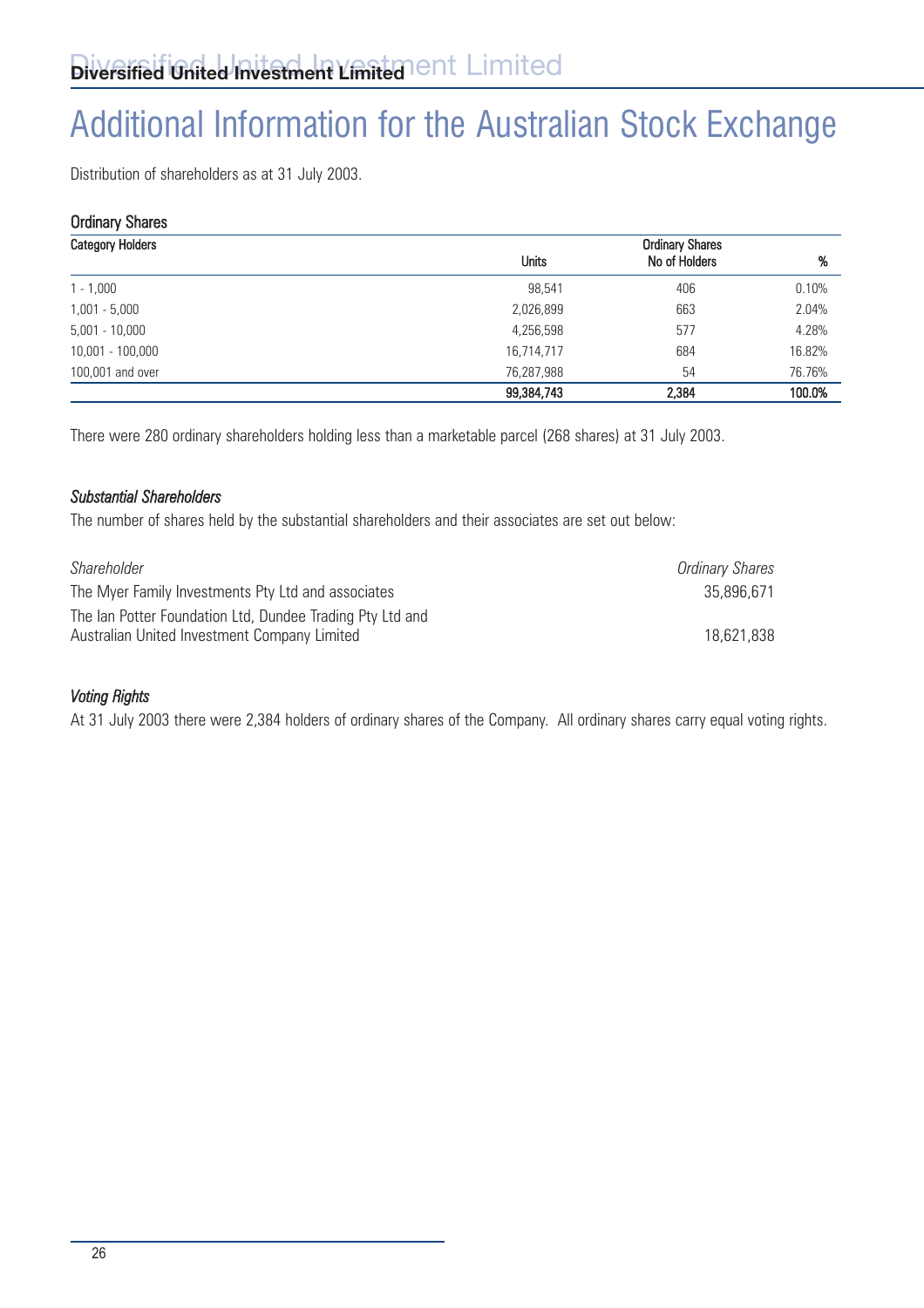## Additional Information for the Australian Stock Exchange

### Top Twenty Shareholders

The number of shares held by the top twenty shareholders listed in the Company's register as at 31 July 2003 were:

|     | <b>Shareholder</b>                               | Ordinary      | % Held |
|-----|--------------------------------------------------|---------------|--------|
|     |                                                  | <b>Shares</b> |        |
|     |                                                  |               |        |
| 1.  | M F Custodians Ltd                               | 35,896,671    | 36.12  |
| 2.  | The Ian Potter Foundation Ltd                    | 9,336,905     | 9.39   |
| 3.  | Dundee Trading Pty Ltd                           | 4.979.683     | 5.01   |
| 4.  | Australian Foundation Investment Company Ltd     | 4,775,168     | 4.80   |
| 5.  | Australian United Investment Company Ltd         | 4,304,795     | 4.33   |
| 6.  | Dierriwarrh Investments Ltd                      | 3,902,860     | 3.93   |
| 7.  | Mutual Trust Pty Ltd                             | 1,284,071     | 1.29   |
| 8.  | Mr Charles Barrington Goode                      | 984,527       | 0.99   |
| 9.  | Melbourne Business School Ltd                    | 900,000       | 0.91   |
| 10. | Beta Gamma Pty Ltd (Walsh Street Super Fund A/C) | 864,703       | 0.87   |
| 11. | Mr Richard Raymond Hinds                         | 643,605       | 0.65   |
| 12. | Mr Daryl Albert Dixon & Mrs Katherine Dixon      | 538.194       | 0.54   |
| 13. | Mr James Vincent Chester Guest                   | 472,343       | 0.48   |
| 14. | Glenshera Pty Ltd (Farm A/C)                     | 395,082       | 0.40   |
| 15. | <b>Questor Financial Services Ltd</b>            | 376.276       | 0.38   |
| 16. | Primrose Properties Pty Ltd                      | 348,753       | 0.35   |
| 17. | Pards Pty Ltd                                    | 322,440       | 0.32   |
| 18. | R J Craig Nominees Pty Ltd                       | 306,397       | 0.31   |
| 19. | Mr James Vincent Chester Guest (Family A/C)      | 292,505       | 0.29   |
| 20. | Chabar Pty Ltd                                   | 291,699       | 0.29   |
|     |                                                  | 71,216,677    | 71.65% |

### Brokerage Paid

The amount of brokerage paid or charged to the Company during the financial year ended 30 June 2003 totalled \$75,296 (2002:\$145,032). None of that brokerage was paid to any stock or sharebroker, or any employee or nominee of any stock or sharebroker, who is an officer of the Company.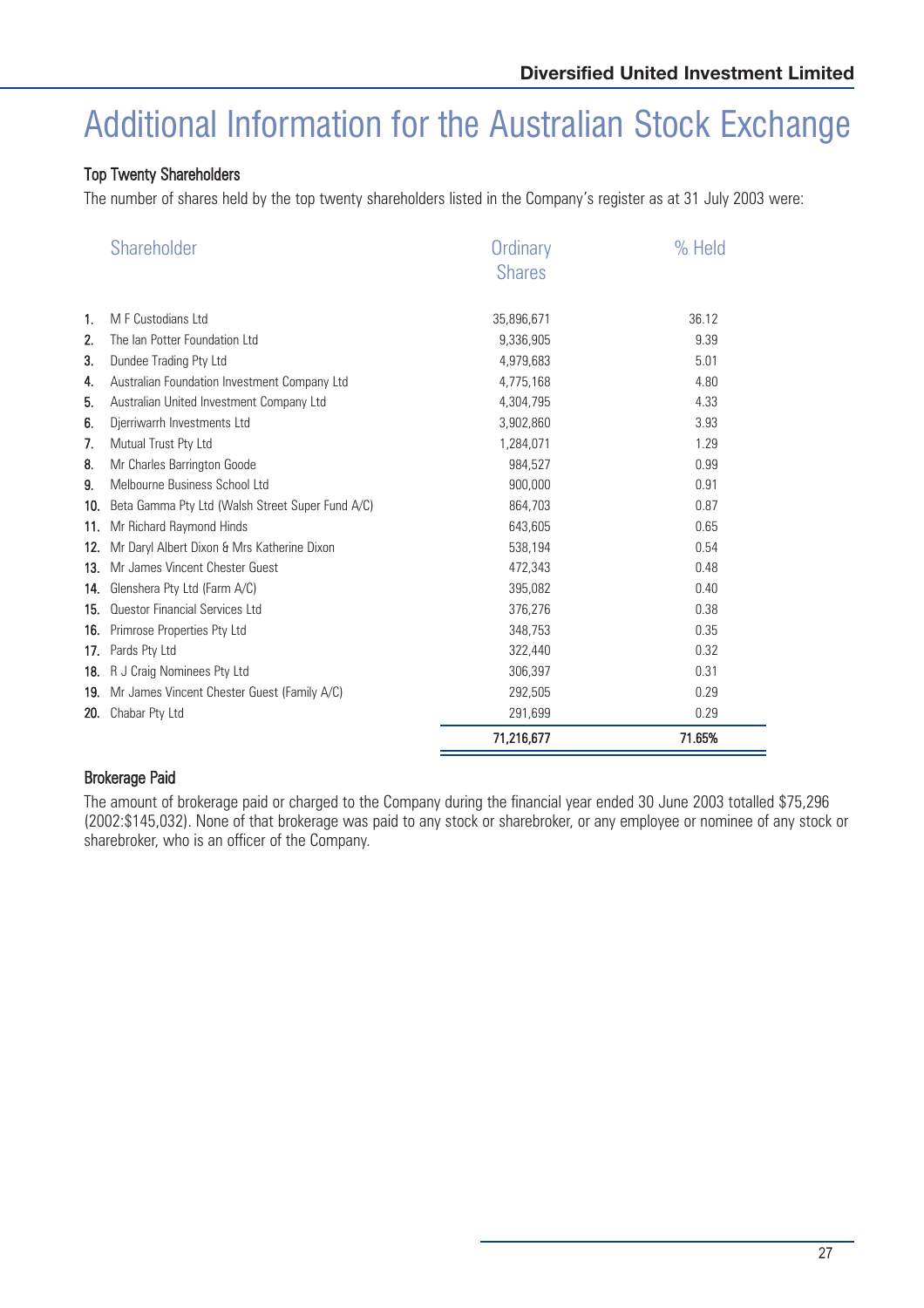## List of Investments as at 30 June 2003

Unless otherwise stated, the securities in this list are fully paid ordinary shares or stock units.

|                                        | 30/6/03                   |                   | 30/6/02                              |                   |
|----------------------------------------|---------------------------|-------------------|--------------------------------------|-------------------|
|                                        | <b>Market Value</b><br>\$ | <b>Units Held</b> | % of Portfolio<br>at Market<br>Value | <b>Units Held</b> |
| <b>Australian Equities</b>             |                           |                   |                                      |                   |
| Oil & Gas                              |                           |                   |                                      |                   |
| Woodside Petroleum Ltd                 | 11,142,000                | 900,000           | 5.56                                 | 900,000           |
| Metals & Mining                        |                           |                   |                                      |                   |
| Alumina Ltd                            | 5,392,750                 | 1,325,000         | 2.69                                 |                   |
| Rio Tinto Ltd                          | 5,842,000                 | 200,000           | 2.91                                 | 200,000           |
| <b>WMC Ltd</b>                         |                           |                   |                                      | 1,325,000         |
| <b>WMC Resources Ltd</b>               | 4,650,750                 | 1,325,000         | 2.32                                 |                   |
| Paper & Forest Products                |                           |                   |                                      |                   |
| Paperlinx Ltd                          | 2,290,000                 | 500,000           | 1.14                                 | 300,000           |
| Machinery                              |                           |                   |                                      |                   |
| Crane Group Ltd                        | 1,515,000                 | 150,000           | 0.76                                 | 150,000           |
| Trading Co & Distributors              |                           |                   |                                      |                   |
| Alesco Corporation Ltd                 | 2,774,121                 | 555,936           | 1.38                                 | 376,980           |
| <b>Commercial Services Supplies</b>    |                           |                   |                                      |                   |
| Brambles Industries Ltd                | 1,976,868                 | 432,575           | 0.99                                 | 432,575           |
| Transportation Infrastructure          |                           |                   |                                      |                   |
| Adsteam Marine Ltd                     | 1,300,000                 | 1,000,000         | 0.65                                 | 1,200,000         |
| Transurban Group                       | 4,770,000                 | 1,000,000         | 2.38                                 | 1,000,000         |
| Hotels Restaurants & Leisure           |                           |                   |                                      |                   |
| <b>TAB Ltd</b>                         | 3,250,000                 | 1,000,000         | 1.62                                 | 1,000,000         |
| Tabcorp Holdings Ltd                   | 10,770,000                | 1,000,000         | 5.37                                 | 1,000,000         |
| Media                                  |                           |                   |                                      |                   |
| Amalgamated Holdings Ltd               | 474,000                   | 200,000           | 0.24                                 |                   |
| Fairfax (John) Holdings Ltd            | 720,000                   | 250,000           | 0.36                                 | 250,000           |
| News Corporation Ltd (The) - Prefs     | 2,366,517                 | 257,510           | 1.18                                 | 253,507           |
| Southern Cross Broadcasting (Aust) Ltd | 4,350,000                 | 500,000           | 2.17                                 | 300,000           |
| Food & Drug Retailing                  |                           |                   |                                      |                   |
| AWB Ltd                                | 776,000                   | 200,000           | 0.39                                 |                   |
| Foodland Associated Ltd                | 4,925,000                 | 250,000           | 2.46                                 | 200,000           |
| Foodland Associated Ltd (new)          |                           |                   |                                      | 27,000            |
| Beverages                              |                           |                   |                                      |                   |
| Foster's Group Ltd                     | 7,157,000                 | 1,700,000         | 3.57                                 | 1,700,000         |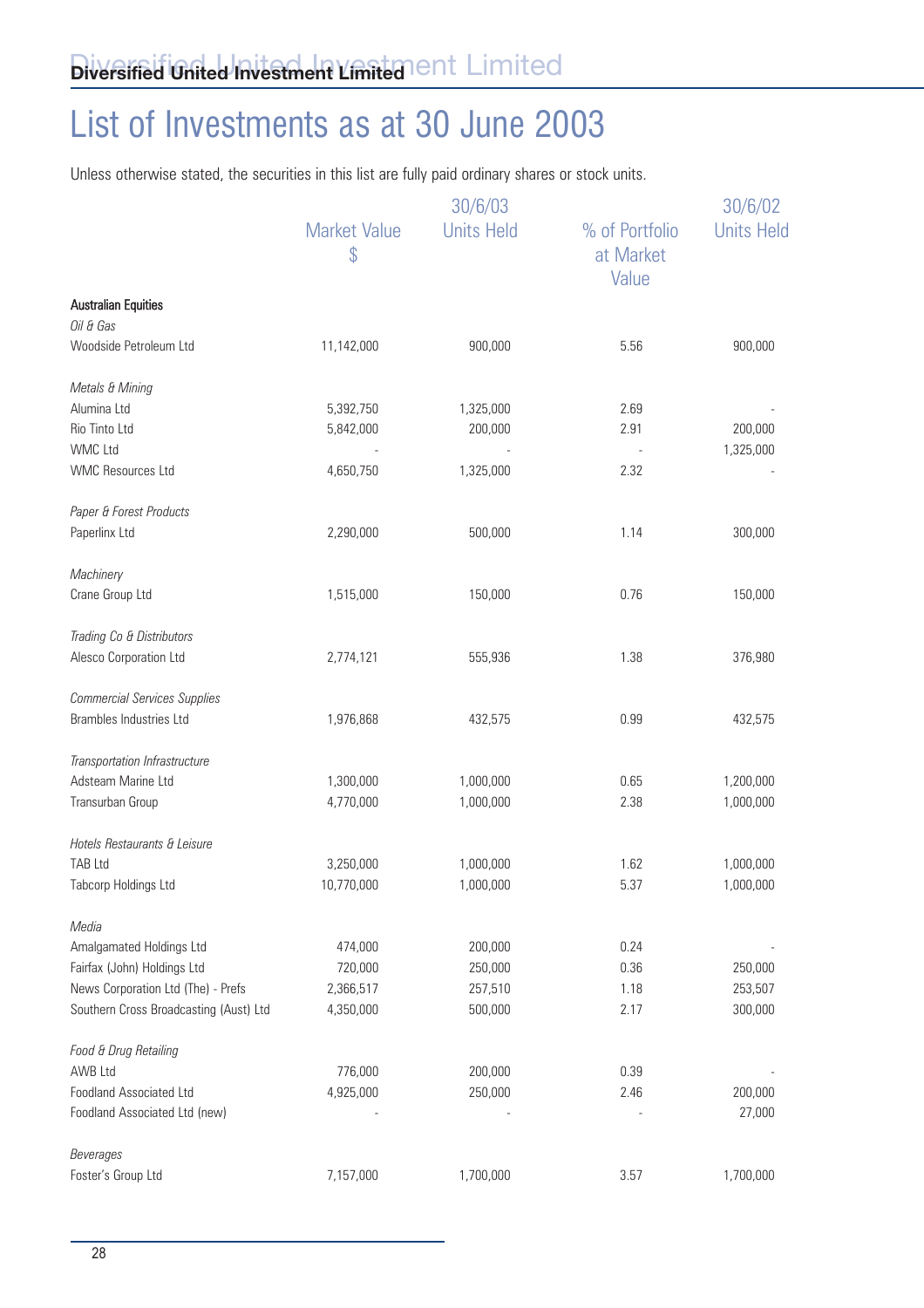## List of Investments as at 30 June 2003

| <b>Total Australian Equities</b>                                                                           | 176,974,486                            |                               | 88.28                                |                               |
|------------------------------------------------------------------------------------------------------------|----------------------------------------|-------------------------------|--------------------------------------|-------------------------------|
| <b>Total Australian Listed Equities</b>                                                                    | 176,974,486                            |                               | 88.28                                |                               |
| <b>Gas Utilities</b><br>Australian Gas Light Company Ltd                                                   | 6,570,000                              | 600,000                       | 3.28                                 | 600,000                       |
| Software<br>Solution 6 Holdings Ltd                                                                        |                                        |                               |                                      | 342,792                       |
| Capital Goods<br>Lemvest Ltd                                                                               | 261,000                                | 100,000                       | 0.13                                 | 100,000                       |
| Singtel Ltd<br><b>Telstra Corporation Ltd</b>                                                              | 5,566,000                              | 1,265,000                     | 2.78                                 | 729,750<br>1,265,000          |
| <b>Diversified Telecommunications Services</b>                                                             |                                        |                               |                                      |                               |
| Electronic Equipment<br>ERG Ltd def set<br>Vision Systems Ltd                                              | 1,080,000<br>2,730,000                 | 1,350,000<br>3,000,000        | 0.54<br>1.36                         | 2,694,584                     |
| Australand Holdings Ltd<br>Lend Lease Corporation Ltd                                                      | 3,200,000<br>2,246,150                 | 2,000,000<br>269,000          | 1.60<br>1.12                         | 2,000,000<br>270,000          |
| <b>Real Estate</b>                                                                                         |                                        |                               |                                      |                               |
| Insurance<br><b>AMP</b> Limited<br><b>QBE Insurance Group Ltd</b>                                          | 8,388,000                              | 900,000                       | 4.18                                 | 323,000<br>900,000            |
| Washington H Soul Pattinson & Company Ltd                                                                  | 3,510,000                              | 600,000                       | 1.75                                 | 600,000                       |
| <b>Diversified Financials</b><br>Perpetual Trustees Australia Ltd<br>Suncorp-Metway Ltd                    | 6,140,000<br>1,160,000                 | 200,000<br>100,000            | 3.06<br>0.58                         | 162,100<br>100,000            |
| Westpac Banking Corporation Ltd                                                                            | 9,750,000                              | 600,000                       | 4.86                                 | 600,000                       |
| <b>Banks</b><br>ANZ Banking Group Ltd<br>Commonwealth Bank of Australia Ltd<br>National Australia Bank Ltd | 15,483,520<br>11,820,000<br>13,400,000 | 832,000<br>400,000<br>400,000 | 7.72<br>5.90<br>6.68                 | 832,000<br>400,000<br>400,000 |
| Biotechnology<br>CSL Ltd                                                                                   | 1,852,250                              | 155,000                       | 0.92                                 | 155,000                       |
| <b>Health Care Providers &amp; Services</b><br>Mayne Group Ltd                                             | 6,422,560                              | 2,344,000                     | 3.20                                 | 2,344,000                     |
| Health Care Equipment & Supplies<br>Compumedics Ltd<br>Resmed Inc                                          | 355,000<br>598,000                     | 1,000,000<br>100,000          | 0.18<br>0.30                         | 1,000,000<br>100,000          |
|                                                                                                            | <b>Market Value</b><br>\$              | 30/6/03<br><b>Units Held</b>  | % of Portfolio<br>at Market<br>Value | 30/6/02<br><b>Units Held</b>  |
|                                                                                                            |                                        |                               |                                      |                               |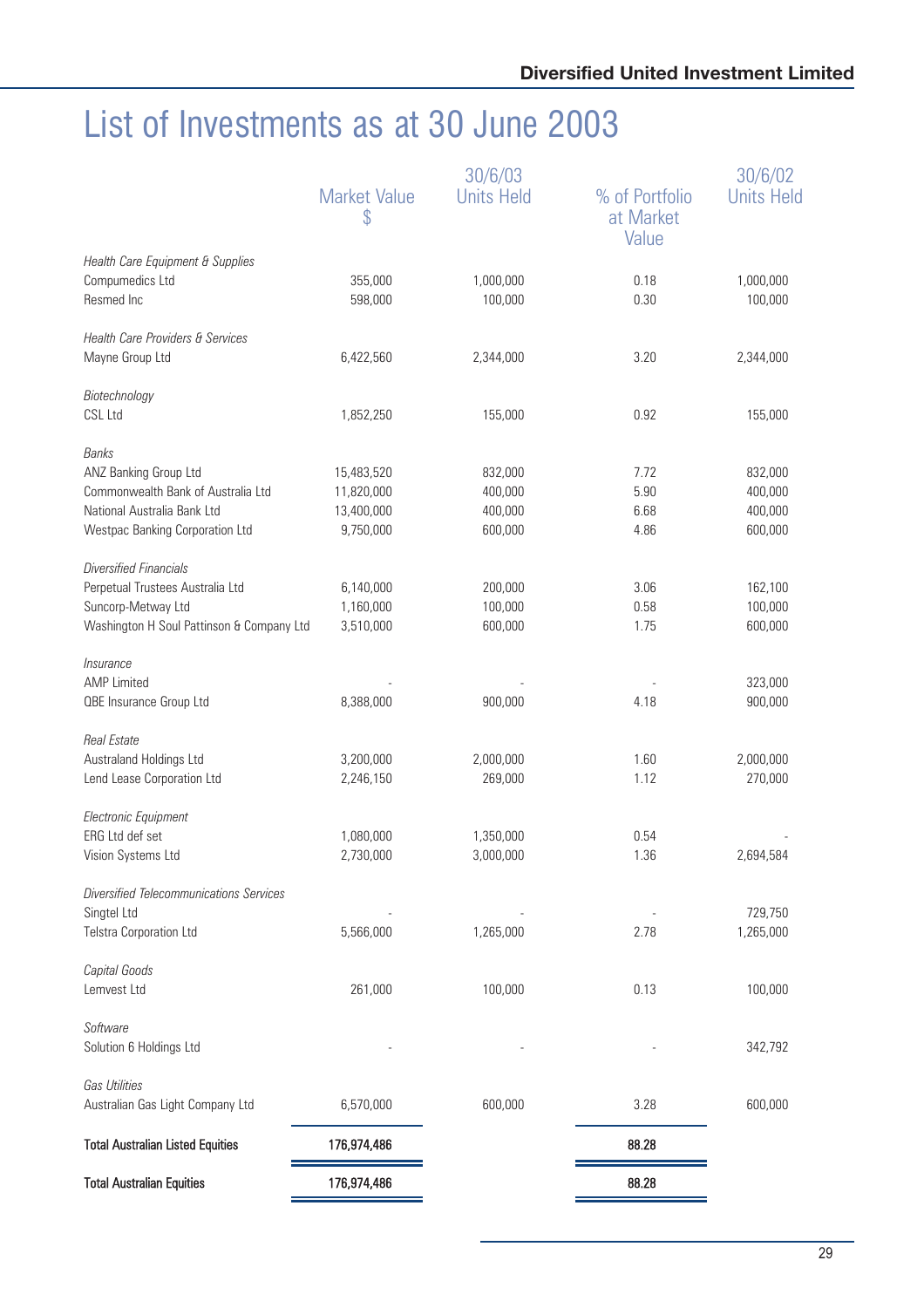## List of Investments as at 30 June 2003

|                                                        |                           | 30/6/03           |                                      | 30/6/02           |
|--------------------------------------------------------|---------------------------|-------------------|--------------------------------------|-------------------|
|                                                        | <b>Market Value</b><br>\$ | <b>Units Held</b> | % of Portfolio<br>at Market<br>Value | <b>Units Held</b> |
| <b>Listed Property Trusts</b>                          |                           |                   |                                      |                   |
| <b>AMP</b> Industrial Trust                            | 1,652,000                 | 1,400,000         | 0.82                                 | 1,365,025         |
| AMP Shopping Centre Trust                              | 865,000                   | 500,000           | 0.43                                 | 500,000           |
| CFS Gandel Retail Trust                                | 432,250                   | 325,000           | 0.22                                 |                   |
| Colonial First State Property Trust Group              |                           |                   |                                      | 500,000           |
| Commonwealth Property Office Fund                      |                           |                   |                                      | 1,000,000         |
| Deutsche Diversified Trust                             | 575,000                   | 500,000           | 0.29                                 | 500,000           |
| Deutsche Industrial Trust                              | 1,041,334                 | 591,667           | 0.52                                 | 500,000           |
| Deutsche Office Trust                                  |                           |                   |                                      | 1,000,000         |
| <b>ING Office Fund</b>                                 |                           |                   |                                      | 700,000           |
| Macquarie Office Trust                                 |                           |                   |                                      | 180,000           |
| Stockland Trust Group                                  | 1,503,000                 | 300,000           | 0.75                                 | 300,001           |
| Westfield America Trust                                |                           |                   |                                      | 25,000            |
| Westfield Trust                                        | 3,795,000                 | 1,100,000         | 1.89                                 | 1,100,000         |
| <b>Total Listed Property Trusts</b>                    | 9,863,584                 |                   | 4.92                                 |                   |
| <b>Foreign Equities</b>                                |                           |                   |                                      |                   |
| Novartis Bearer Shares                                 |                           |                   |                                      | 12,800            |
| Roche Holdings Genush FN                               |                           |                   |                                      | 16,400            |
| Singapore Airlines                                     |                           |                   |                                      | 64,000            |
| Sony Corp ADR                                          |                           |                   |                                      | 8,550             |
| <b>Total Foreign Equities</b>                          |                           |                   |                                      |                   |
| Australian Fixed Interest Converting Preference Shares |                           |                   |                                      |                   |
| Paper & Forest Products                                |                           |                   |                                      |                   |
| CPI Group Ltd 8% Non-Cum Cnv Pref                      | 549,000                   | 300,000           | 0.27                                 | 296,975           |
| Media<br>Village Roadshow Ltd 'A' Class Pref           | 1,500,000                 | 2,000,000         | 0.75                                 | 2,000,000         |
|                                                        |                           |                   |                                      |                   |
| Insurance<br>AMP Res Pref Sec Trust 8.62% Res CPref    | 624,065                   | 6,500             | 0.31                                 |                   |
| <b>Real Estate</b>                                     |                           |                   |                                      |                   |
| Australand Holdings Ltd 8.5% Res CPref                 | 3,841,250                 | 35,000            | 1.92                                 | 35,000            |
| <b>Convertible Notes</b>                               |                           |                   |                                      |                   |
| Electronic Equipment<br>ERG Ltd 7.5% Notes             |                           |                   |                                      | 150,000           |
| <b>Total Australian Fixed Interest</b>                 | 6,514,315                 |                   | 3.25                                 |                   |
| Cash & Bills of Exchange                               | 7,117,473                 |                   | 3.55                                 |                   |
| Total                                                  | 200,469,858               |                   | 100.00                               |                   |
|                                                        |                           |                   |                                      |                   |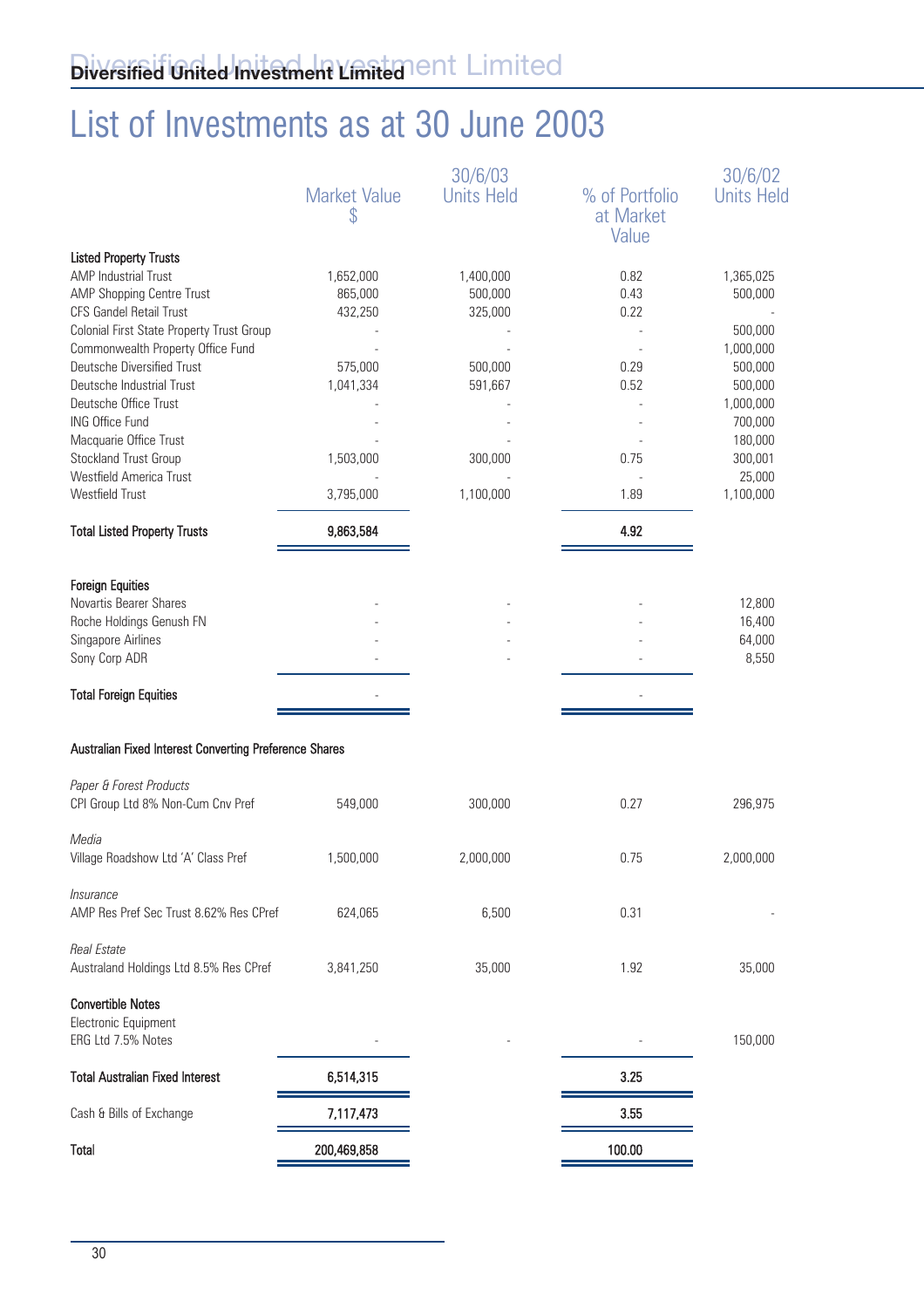This page has been left blank intentionally.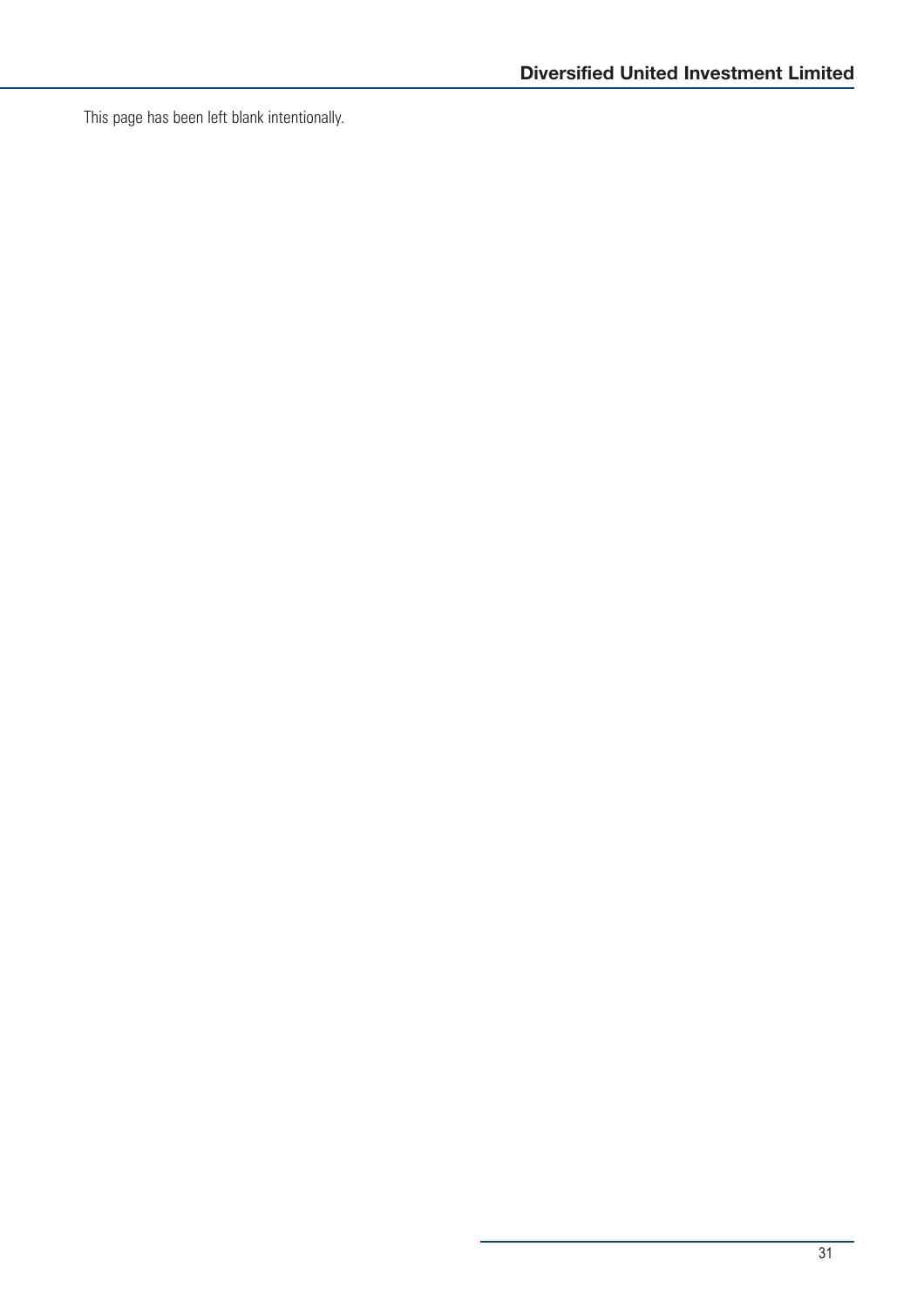This page has been left blank intentionally.